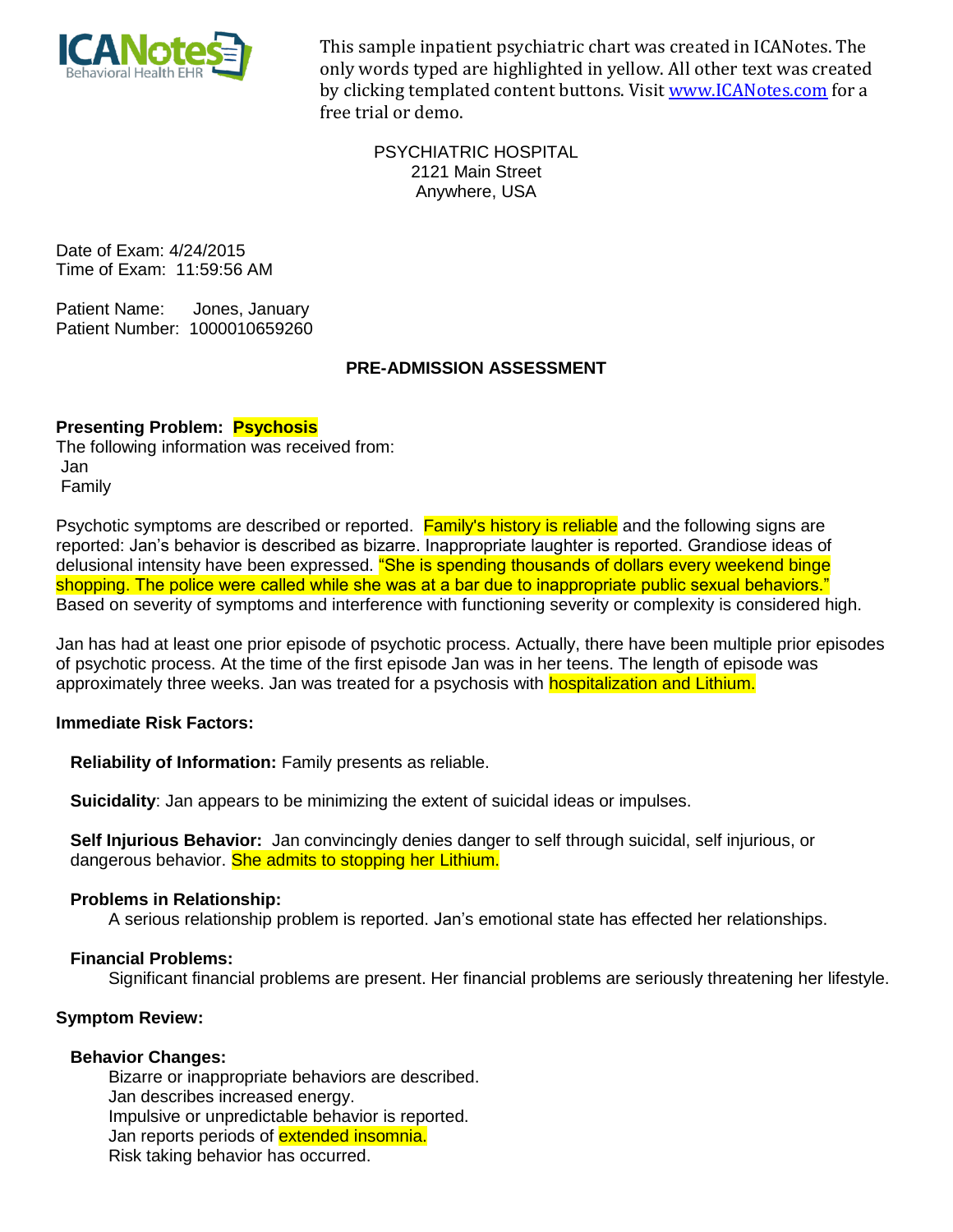Impulsive behavior of a sexual nature is reported. Family describes **escalating** spending binges.

# **Sleep Changes:**

Jan complains of insomnia. Jan typically does not nap. "I have not slept for weeks."

# **Past Psychiatric History:**

## **Psychiatric Hospitalization:**

Jan has been hospitalized on a number of occasions. She was first hospitalized in her twenties. First hospitalization was for a mood disturbance with psychotic features.

# **Out Patient Treatment:**

Currently receiving out patient mental health treatment bipolar disorder. She is being prescribed medication but has a history of medication non-compliance.

# **Suicidal/Self Injurious:**

Jan has made suicidal threats. She made non specific threats.

# **Acting Out:**

\*History of sexually promiscuous behavior. \*History of night absences. Jan has acted out in the following way(s): "shopping, shopping, shopping."

## **Psychotropic Medication History:**

\*Lithium: This medication was previously taken but is not currently taken. It was stopped because of the patient's non compliance.

# **Family Psychiatric History:**

Brother carries diagnosis of bipolar disorder.

Aunt hospitalized for bipolar disorder. This family member is maternally related.

Family psychiatric history is otherwise negative. There is no other history of psychiatric disorders, psychiatric treatment or hospitalization, suicidal behaviors or substance abuse in closely related family members.

# **Medical History:**

# **Infection or Disease:**

None: There are no indications of current infectious disease or recent exposure to an infectious disease.

# **Adverse Drug Reactions:**

There is no known history of adverse drug reactions.

## **Allergies:**

\*Soy: Hives

**Exam:** Jan appears irritable, distracted, and intrusive. Her speech is poorly articulated, pressured, rapid, and loud. Signs of manic psychosis appear to be present. She is grandiose. She is irritable. Labile mood has been observed. She is over talkative. Speech is pressured. Speech is rapid. Psychotic or borderline psychotic symptoms seem to be present. Bizarre behavior has been observed. She smiles inappropriately. Grandiose ideas are expressed. Suicidal ideas are described but intentions are denied. Homicidal ideas or intentions are denied. Insight into problems appears to be poor. Judgment appears to be poor. There are no signs of anxiety. She is easily distracted. Jan is fidgety. Jan is restless. Jan displayed oppositional behavior during the examination. Jan was intrusive during the examination.

**Diagnoses:** The following Diagnoses are based on currently available information and may change as additional information becomes available.

Bipolar 1, Current or most recent episode Manic, Severe w/ Psychotic Features, 296.44 (F31.2) (Active)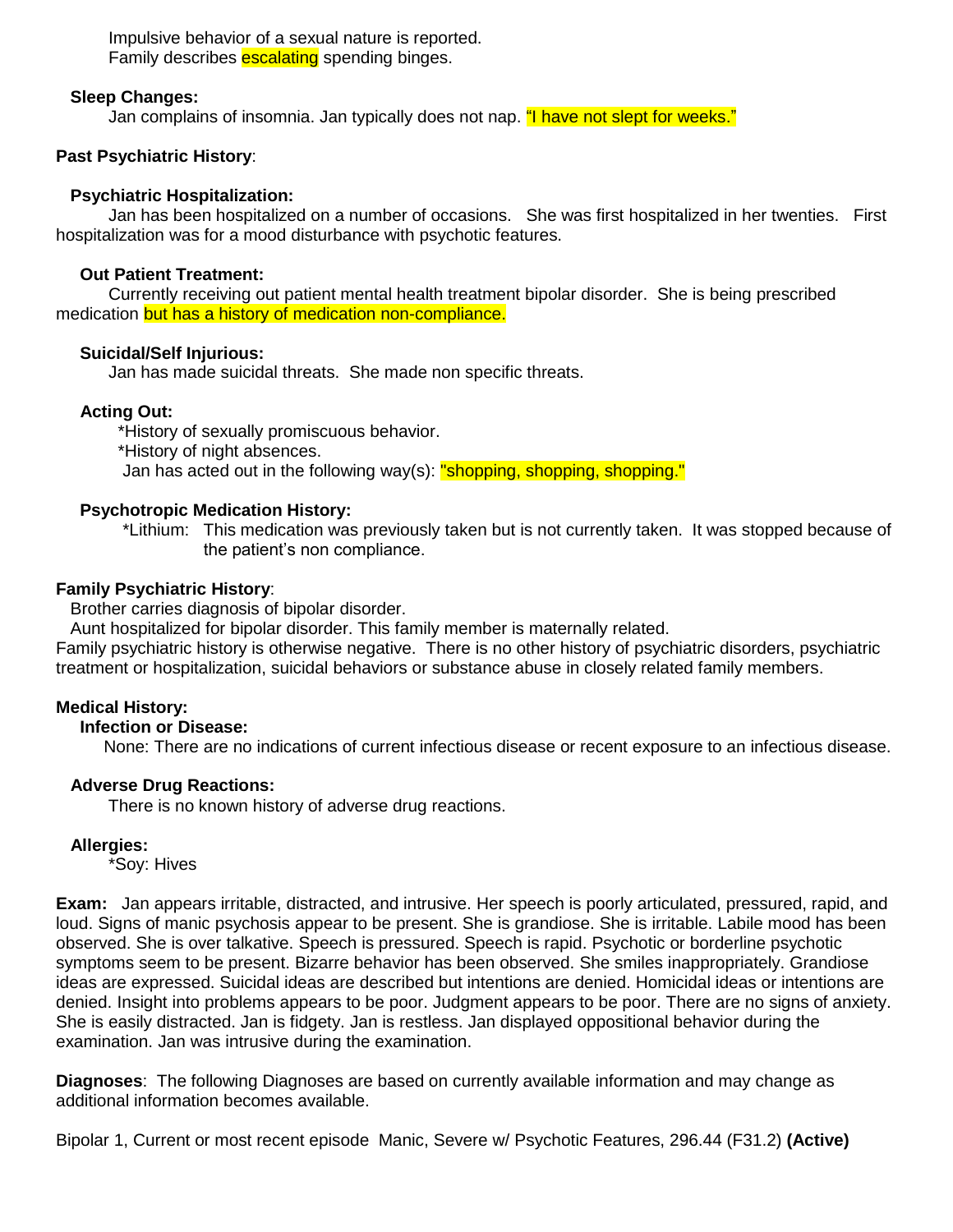# **Summary of Disposition:**

Admission to Inpatient is recommended. Precautions to prevent inappropriate sexual behavior is recommended. Observation is recommended. Legal Status: Involuntary Level of Care Recommendation: Tier One Acute In-Patient or Observation is recommended. Patient exhibits severe deterioration of functioning.

## **Notes & Risk Factors:**

No known history of adverse drug reactions Sexual acting-out behaviors in public Grossly excessive spending Extended insomnia

Elizabeth Lobao, Intake Coordinator

**Electronically Signed** By: Elizabeth Lobao, Intake Coordinator On: 4/24/2015 12:00:14 PM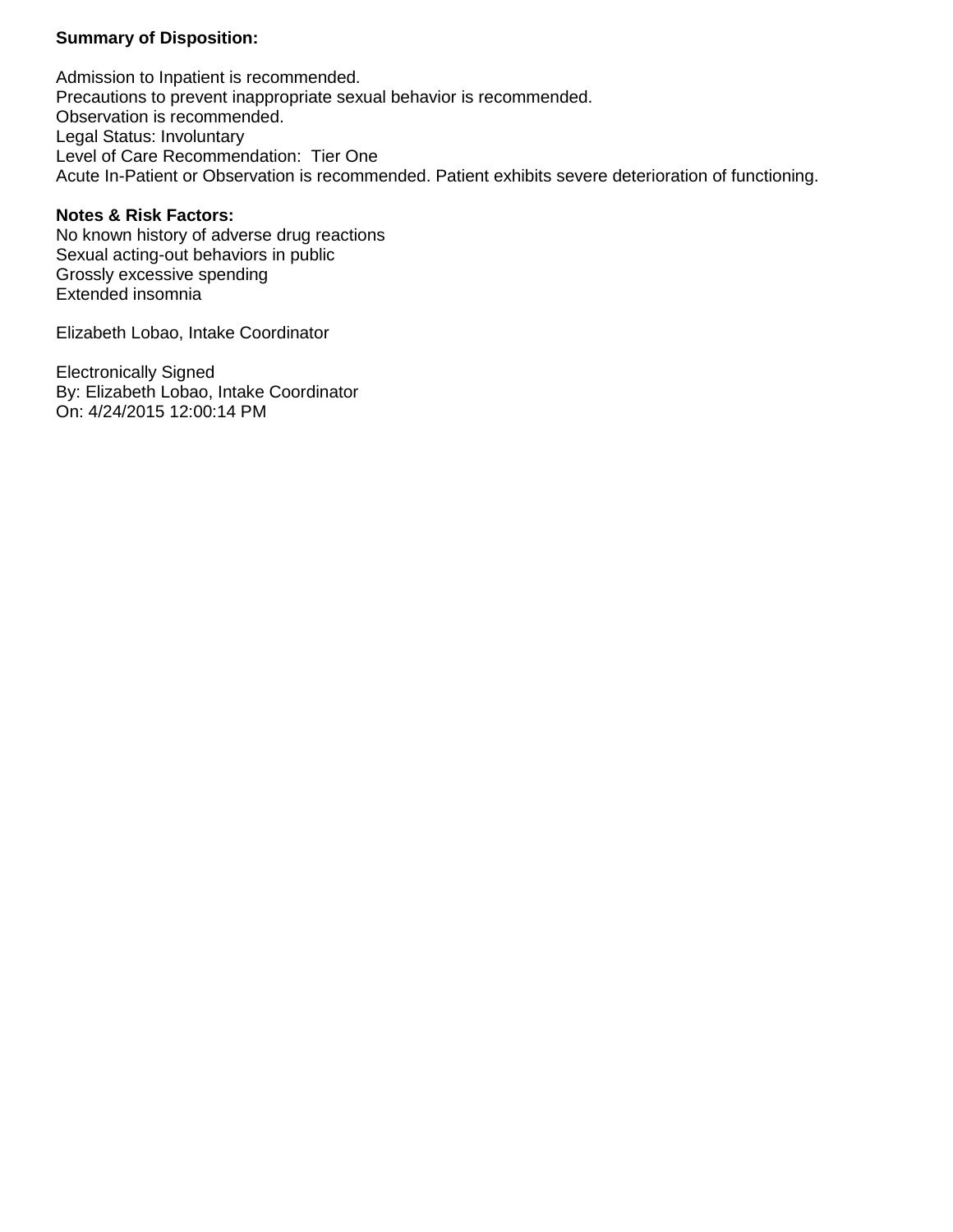Date of Exam: 4/26/2015 Time of Exam: 4:00:45 PM

Patient Name: Jones, January Patient Number: 1000010659260

# **BIO-PSYCHOSOCIAL ASSESSMENT**

History: Jan is a married Caucasian 32 year old woman. Her chief complaint is, "There really is no reason for me to be here, I feel great. I cannot sleep but otherwise I am wonderful."

## The following information was received from:

Jan.

Jan describes symptoms of an elevated mood. There is no apparent precipitant for this episode of maniclike symptoms. Jan's speed of onset has been gradual over a period of weeks. Symptoms suggestive of mania are occurring episodically. "This is so much better than being depressed."

Current Symptoms: Jan has been increasingly distractible. She reports that insomnia is present. An increase in libido is described. An increase in sociability has been observed. Jan has been over talkative. "Why worry about sleep when I can shop and party?"

Multiple prior episodes of elevated mood and other symptoms suggestive of possible manic process have occurred. Jan also has a history of multiple depressive episodes. She describes no depressive symptoms today.

## **Past Psychiatric History:**

**Information Received From:** 

\*Jan

# **Psychiatric Hospitalization:**

Jan has been hospitalized on a number of occasions. She was first hospitalized in her twenties. First hospitalization was for a mood disturbance with psychotic features.

## **Out Patient Treatment:**

Currently receiving out patient mental health treatment bipolar disorder. She is being prescribed medication.

# **Suicidal/Self Injurious:**

Jan has made suicidal threats. She made non specific threats.

# **Addiction/Use History:**

Jan denies any history of substance abuse.

## **Acting Out:**

\*History of sexually promiscuous behavior. \*History of night absences. Jan has acted out in the following  $way(s)$ : "shopping, shopping, shopping."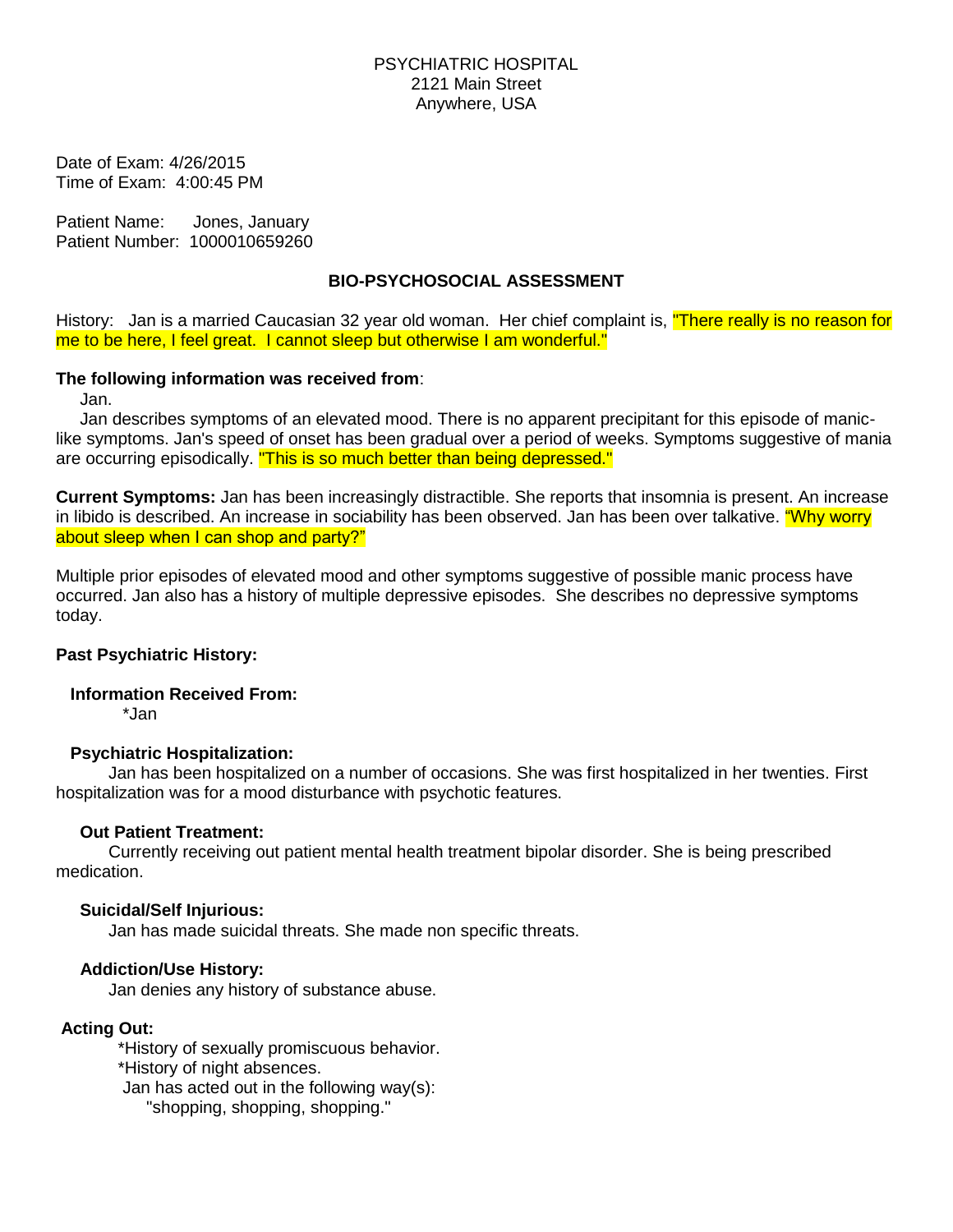# **Psychotropic Medication History:**

\*Lithium: This medication was previously taken but is not currently taken. It was stopped because of the patient's non-compliance.

# **Social/Developmental History:**

Jan is a married 32 year old woman. She is Caucasian. She is a Christian.

# **Relationship/Marriage:**

**Times Married. Partnered:** \*Married once The current relationship has lasted: \*Three years The current relationship is described as: \*Tolerable Children:

Jan has no children.

# **Coping Strengths:**

Academic: \*Well Educated Cognitive: \*Intelligent \*Verbal Skills are Present \*Imaginative

# **Housing Status:**

Jan owns a condo. It is reportedly in good repair and safe.

# Addendum: The following details were reported to me today by Jan:

## **Barriers to Treatment:**

Motivation:

\*Lack of motivation for treatment is a barrier and an obstacle to progress: Therapy will focus on motivational problems first. "I don't need therapy or medications, I feel fabulous."

# Client's Goals: "Keep me off of psychiatric medications."

## **Coping Strengths:**

Family: \*Strong Family Ties \*Family is Intact and Financially and Emotionally Supportive

## **Employment History:**

Jan is working as a bookkeeper. She has been employed at this job for approximately three years. She last worked "a couple of weeks ago." Work quality is described as poor.

## **Family History:**

Brother carries diagnosis of bipolar disorder. Aunt hospitalized for bipolar disorder. This family member is maternally related.

Family psychiatric history is otherwise negative. There is no other history of psychiatric disorders, psychiatric treatment or hospitalization, suicidal behaviors or substance abuse in closely related family members.

# Addendum: The following details were reported to me today by Jan:

Grandfather attempted suicide by gunshot. This family member is on the maternal side of the family.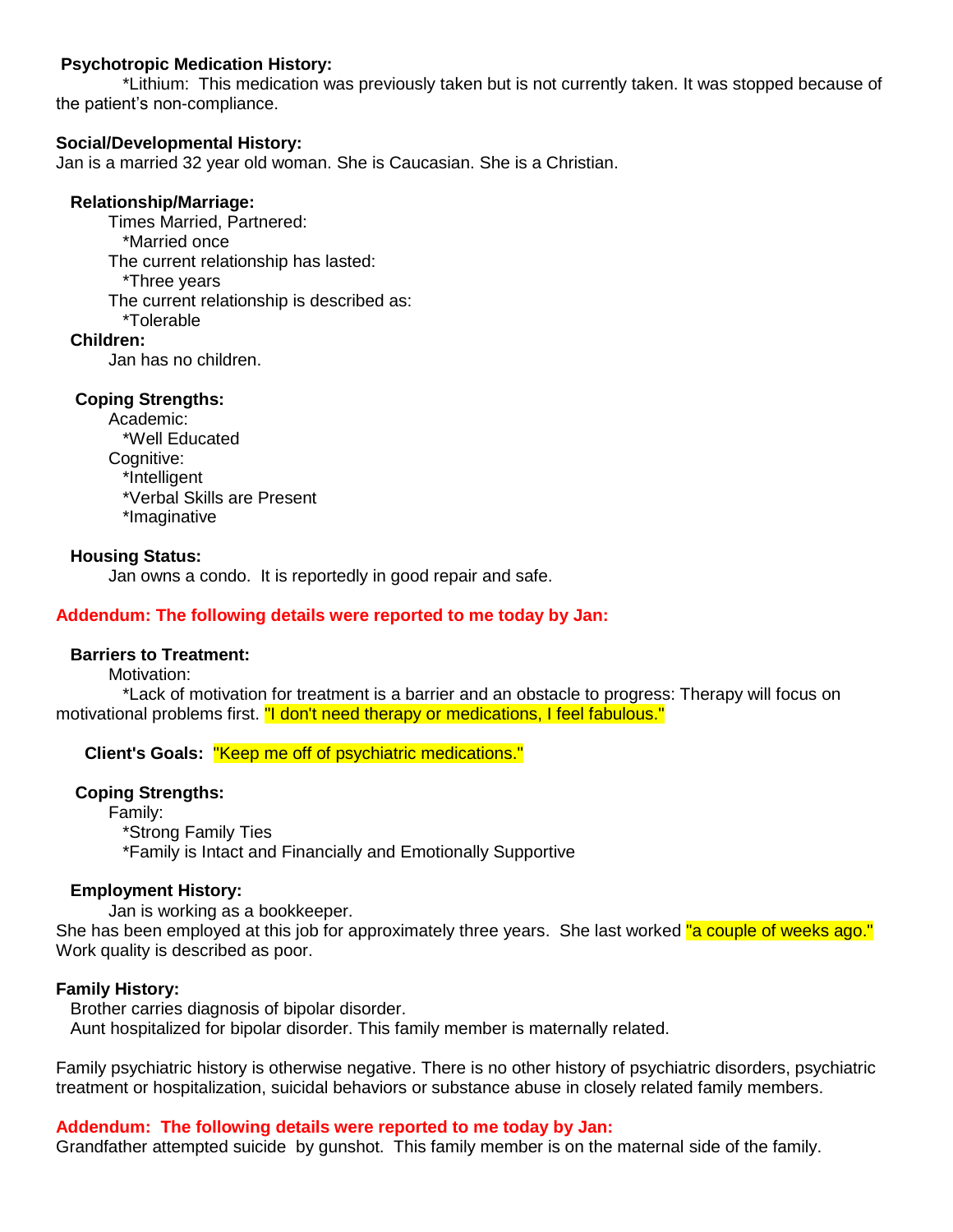# **Medical History:**

Infection or Disease:

None: There are no indications of current infectious disease or recent exposure to an infectious disease.

## **Adverse Drug Reactions:**

There is no known history of adverse drug reactions.

## **Allergies:**

\*Soy: (Hives)

## **Current Medical Diagnoses:**

Cardiovascular: \*Hypertension Endocrine/Metabolic: \*Hypothyroidism

## **Current Medications:**

\*Furosemide and KCL supplement. \*Synthroid

## **Medications Prescribed by:**

Dr. Smith

Exam: Jan presents as friendly, distracted, disheveled, and intrusive. Her speech is pressured, rapid, with normal volume. Signs of manic psychosis appear to be present. She is excited. She is over talkative. Speech is rapid. Speech is pressured. Her affect is inappropriate. Jan laughs inappropriately. Psychotic or borderline psychotic symptoms seem to be present. Disorganized behavior has been observed. Grandiose ideas are expressed. Her reasoning is illogical. When asked about suicidal ideas or intentions, Jan presents as quarded. Homicidal ideas or intentions are denied. Insight into problems appears to be poor. Judgment appears to be poor. She is easily distracted. Jan is restless. Jan displayed oppositional behavior during the examination. Jan was intrusive during the examination.

**Diagnoses:** The following Diagnoses are based on currently available information and may change as additional information becomes available.

Bipolar 1, Current or most recent episode Manic, Severe w/ Psychotic Features, 296.44 (F31.2) (Active) Benign Hypertension, 401.1 (Active) Hypothyroidism, 244.9 (Active)

#### **Instructions / Recommendations / Plan:**

Psychiatric Hospitalization is recommended because this patient's condition requires 24 hour monitoring due to potential danger to self or others or severe deterioration of level of functioning or need for medically monitored detoxification, and less intensive treatment has failed or is likely to fail.

**Crisis Focused Therapy Recreational Therapy Ward Activities** 

## **Notes & Risk Factors:**

No known history of adverse drug reactions Sleep deprived.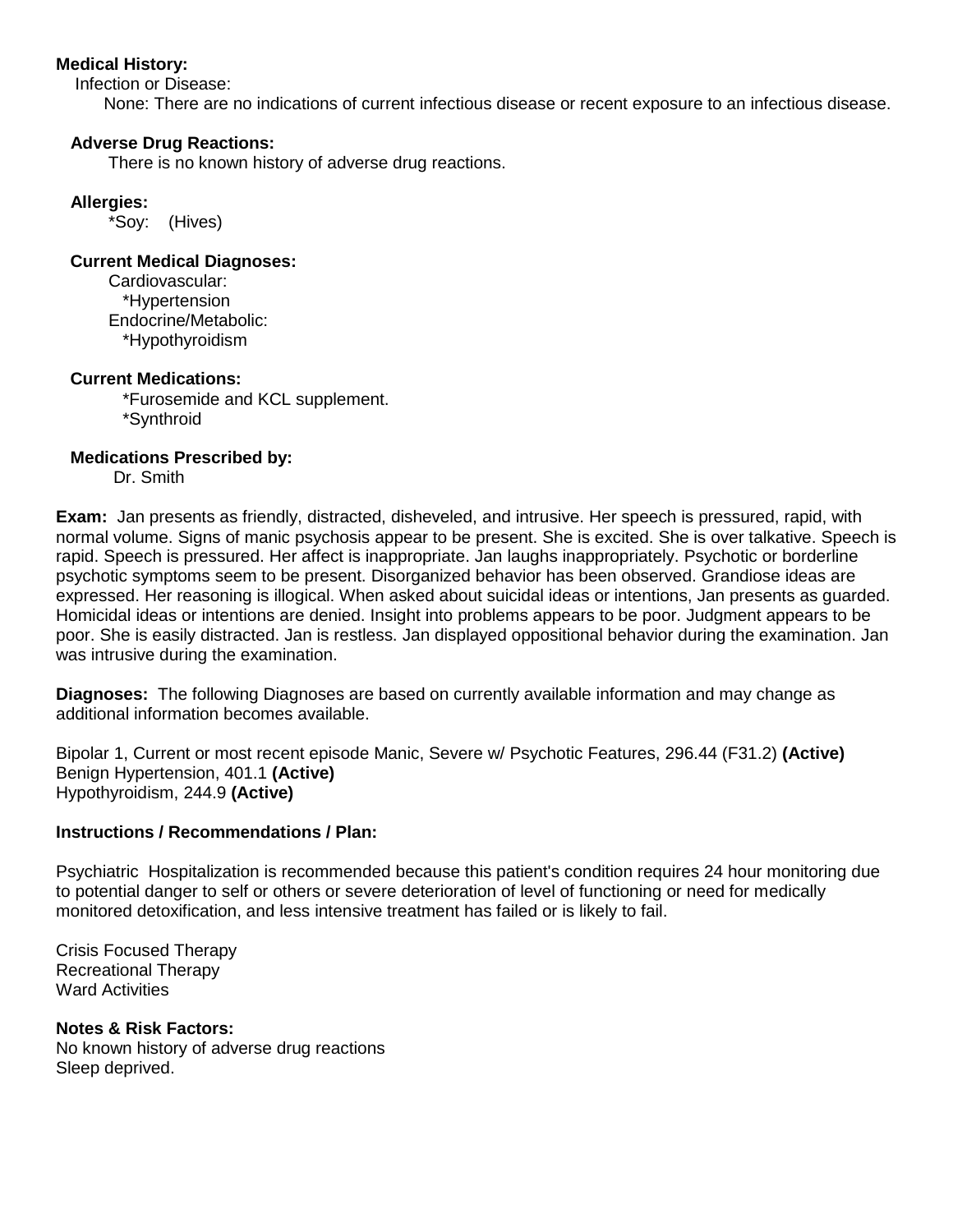# 90791 Integrated Bio-Psychosocial Initial Assessment

Time spent face to face with patient and/or family and coordination of care: 60 min Session start: 10:00 AM Session end: 11:00 AM

Elizabeth Lobao, LCSW

**Electronically Signed** By: Elizabeth Lobao, LCSW On: 4/26/2015 4:01:42 PM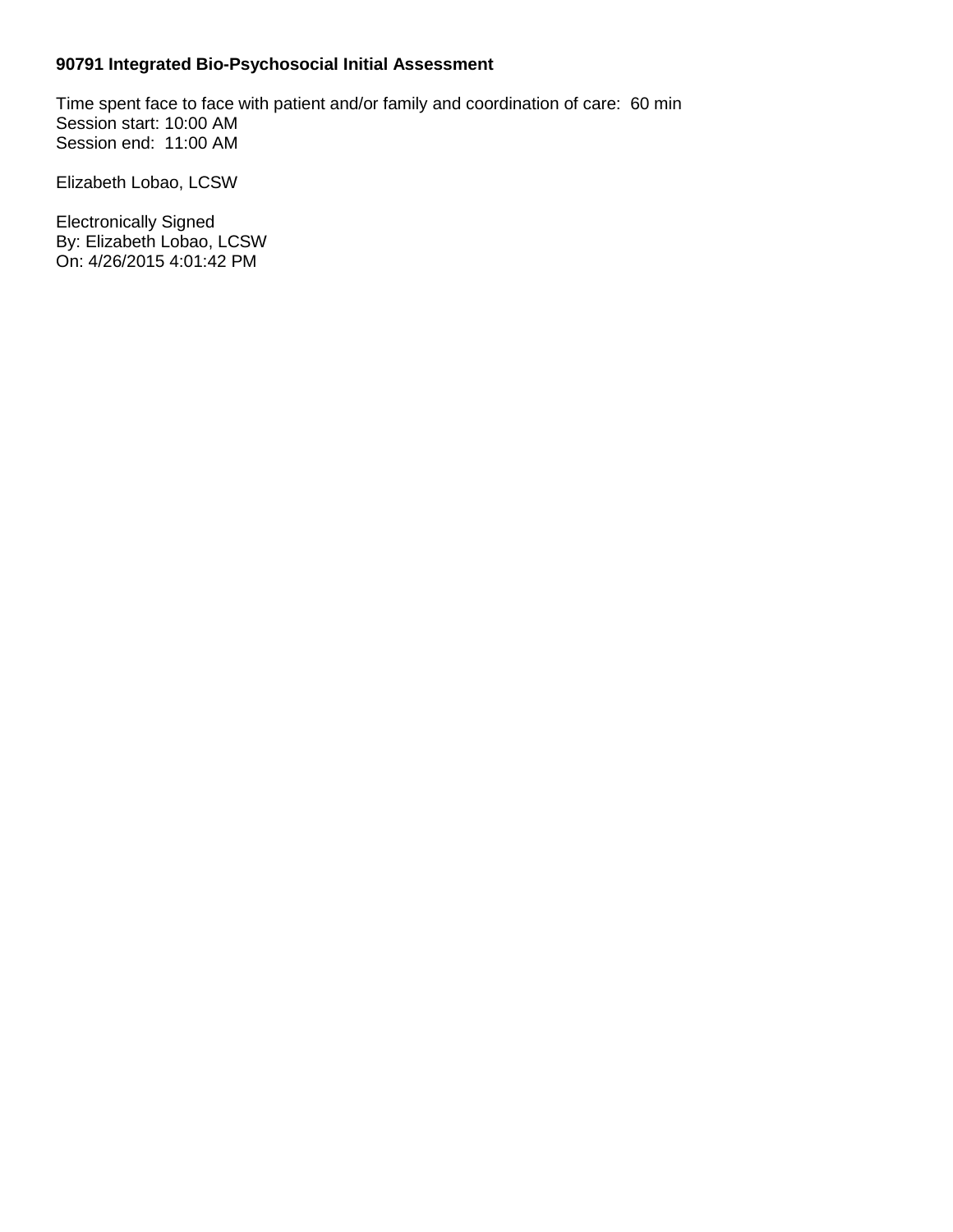Date of Exam: 4/25/2015 Time of Exam: 6:02:53 PM

Patient Name: Jones, January Patient Number: 1000010659260

## **COMPLETE PSYCHIATRIC EVALUATION**

History: Jan is a married Caucasian 32 year old woman. Her chief complaint is, "I don't know why I am here, the police brought me in."

#### The following information was received from:

Jan.

Family: "She tried to spend over \$100,000 on a new watch."

She describes symptoms of an elevated mood. There appears to be a precipitant for her current episode of elevated mood and other symptoms suggestive of a possible manic episode. Jan admits to stopping her Lithium several weeks ago. "I would rather fly." Speed of onset has been rapid over a period of days. Symptoms suggestive of possible mania are present chronically or daily.

**Current Symptoms**: An increase in activity has been observed. An increase in energy is noted. Insomnia is present. Jan reports that mood elevation has been present. Jan describes racing thoughts. She describes signs of inflated self esteem. An increase in sociability has been observed. Speech has been pressured. Jan has been over talkative.

Multiple prior episodes of elevated mood and other symptoms suggestive of possible manic process have occurred. She has been having manic episodes since age 18. Episodes of mania typically lasted about six weeks. Jan has a history of multiple depressive episodes. Jan has been experiencing depressive episodes since age 18. Depressive episodes have typically lasted about three months. She has been hospitalized for treatment of mania and depression.

Based on the risk of morbidity without treatment and Jan's description of interference with functioning severity is estimated to be high.

Psychotic symptoms are described or reported. Psychotic symptoms appear to be chronically present. The onset of psychotic symptoms has been rapid over a period of days. Jan's behavior is described as bizarre. Inappropriate laughter is reported. Inappropriate smiles have occurred. Grandiose ideas of delusional intensity have been expressed. Unusual perceptual experiences are reported.

Based on severity of symptoms and interference with functioning severity or complexity is considered high.

#### **Current Stressors:**

**Financial Problems:** 

Significant financial problems are present. Her financial problems are seriously threatening her lifestyle.

## **Symptom Review:**

**Behavior Changes:** Bizarre or inappropriate behaviors are described. Details are as follows: Jan describes increased energy. Impulsive or unpredictable behavior is reported. Risk taking behavior has occurred. Jan describes spending binges. Jan admits to bar hopping to find multiple sexual partners on the weekends.

#### **Sleep Changes:**

Jan complains of insomnia. The number of hours she normally sleeps is less than five. Jan typically does not nap. "I have not slept since forever and I am loving it!"

Problem Pertinent Review of Symptoms/Associated Signs and Symptoms: She convincingly denied symptoms of depression.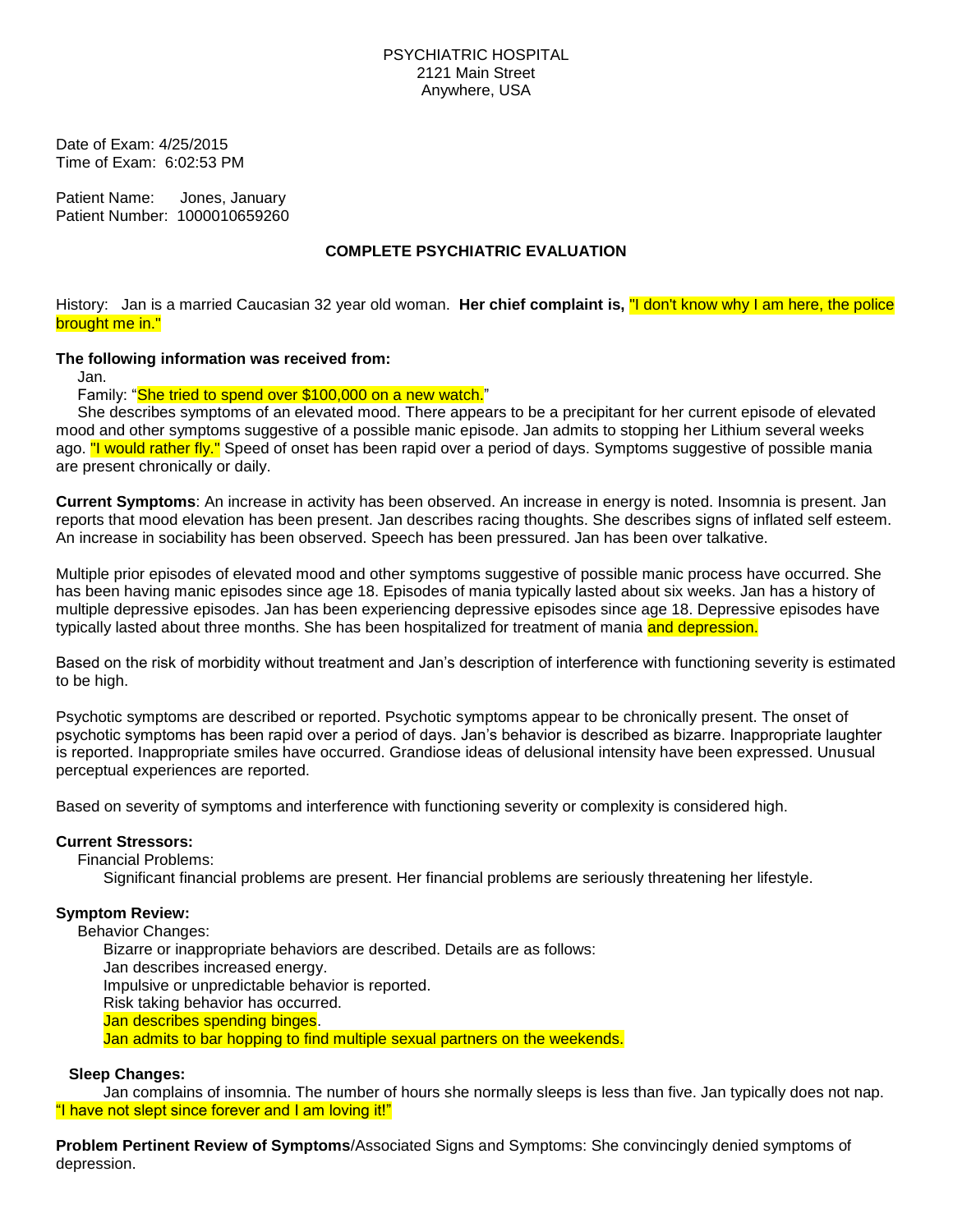Other Systems Reviews: There is no recent history of weight loss, fever, malaise, or other abnormal constitutional symptoms. There is no history of disorder of muscle strength or tone, joint problems, or disturbances of gait or station. Symptom reviews of all other systems are negative with the following exceptions:

Cardiac: Abnormality(s) noted: Hypertension is reported Otherwise, no symptoms referable to the cardiovascular symptoms are described.

#### Endocrine: Abnormality noted

A thyroid condition is known to exist.

(Hypothyroidism)

Otherwise, no symptoms referable to the endocrine symptoms are described.

#### **Past Psychiatric History:**

Information Received From: Jan The family

#### **Psychiatric Hospitalization:**

Jan has been hospitalized on a number of occasions. She was first hospitalized in her twenties. First hospitalization was for a mood disturbance with psychotic features.

#### **Out Patient Treatment:**

Currently receiving outpatient mental health treatment for bipolar disorder. She is being prescribed medication.

#### **Suicidal/Self Injurious:**

Jan has made suicidal threats. She made non specific threats.

#### **Addiction/Use History:**

Jan denies any history of substance abuse.

#### **Acting Out:**

\*History of sexually promiscuous behavior.

\*History of night absences.

Jan has acted out in the following way(s): "Shopping, shopping, shopping and bar hopping."

#### **Psychotropic Medication History:**

\*Lithium: This medication was previously taken but is not currently taken. It was stopped because of the patient's non compliance.

#### **Social/Developmental History:**

Jan is a married 32 year old woman. She is Caucasian. She is a Christian.

Relationship/Marriage:

Times Married. Partnered:

\*Married once

The current relationship has lasted:

\*Three year

The current relationship is described as:

\*Tolerable

## Children:

Jan has no children.

#### **Coping Strengths:**

Academic: \*Well Educated Coanitive: \*Intelligent \*Imaginative

#### **Housing Status:**

Jan owns a condo. It is reportedly in good repair and safe.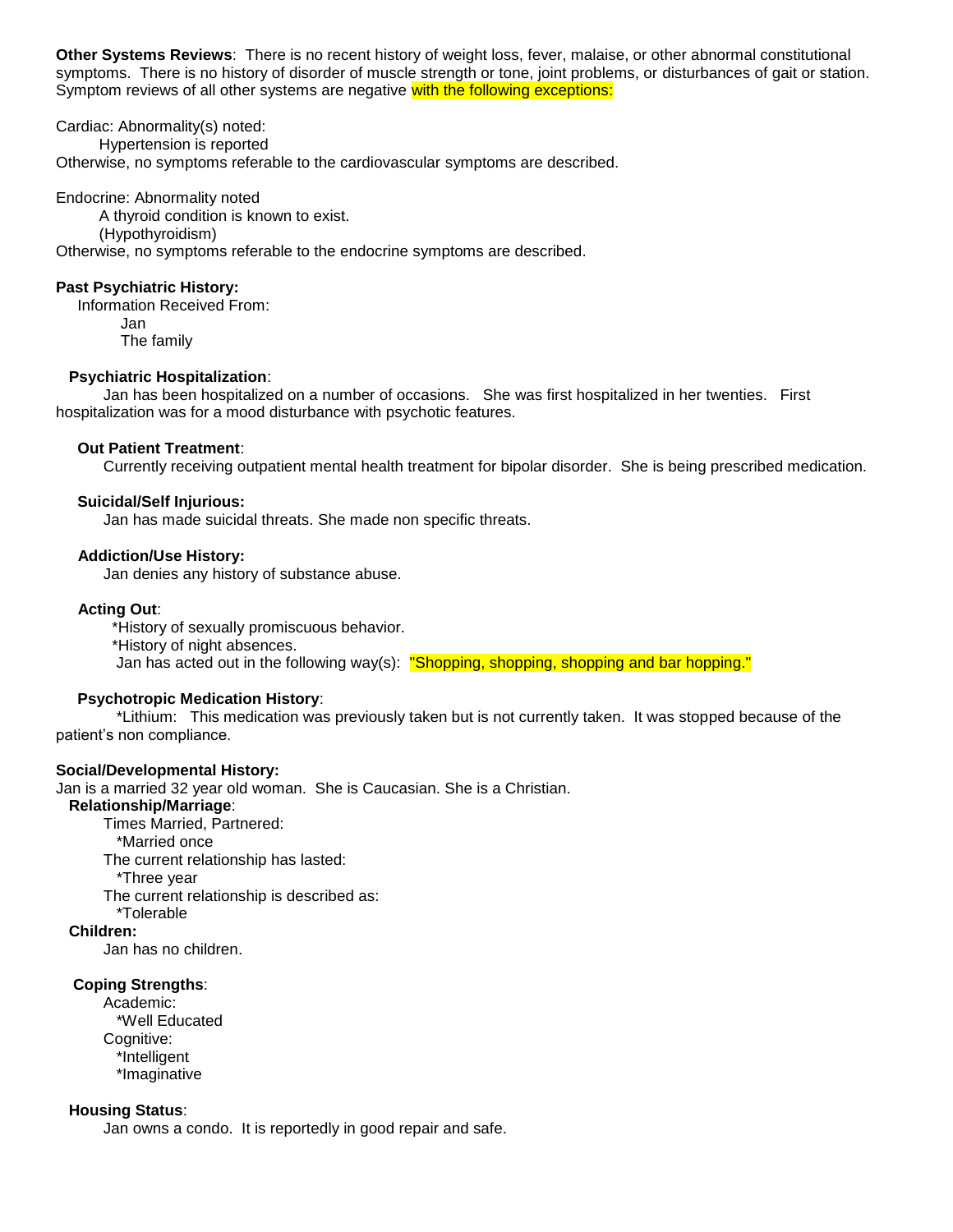#### **Family History:**

Brother carries diagnosis of bipolar disorder. Aunt hospitalized for bipolar disorder. This family member is maternally related.

Family psychiatric history is otherwise negative. There is no other history of psychiatric disorders, psychiatric treatment or hospitalization, suicidal behaviors or substance abuse in closely related family members.

#### **Medical History:**

Infection or Disease:

None: There are no indications of current infectious disease or recent exposure to an infectious disease.

#### **Adverse Drug Reactions:**

There is no known history of adverse drug reactions.

#### **Alleraies:**

\*Soy: (Hives)

#### **Current Medical Diagnoses:**

Cardiovascular: \*Hypertension Endocrine/Metabolic: \*Hypothyroidism

#### **Current Medications:**

\*Furosemide and KCL supplement. \*Synthroid

#### **Medications Prescribed by:**

Dr. Smith

#### **Cardiac Disclaimer:**

There is no family history of early death due to cardiac arrhythmia or conduction defect or other related cardiac issues.

#### Medical History is Otherwise Negative:

Jan has no other history of serious illness, injury, operation, or hospitalization. She does not have a history of asthma, seizure disorder, head injury, concussion or heart problems. No other medications are currently taken.

Jan presents as irritable, distracted, casually groomed, and intrusive. Her speech is pressured, rapid, and loud. Exam: There is no difficulty naming objects or repeating phrases. Signs of manic psychosis appear to be present. Easy distractibility and a short attention span are in evidence. She is grandiose. She is over talkative. Speech is pressured. Speech is rapid. Her affect is inappropriate. She smiles inappropriately. The patient laughs inappropriately. Psychotic or borderline psychotic symptoms seem to be present. Bizarre behavior has been observed. There is a thought disorder. When asked about suicidal ideas or intentions, Jan presents as guarded. Homicidal ideas or intentions are denied. Cognitive functioning and fund of knowledge are intact and age appropriate. Short and long term memory are intact, as is ability to abstract and do arithmetic calculations. Clinically, IQ appears to be in the above average range. Insight into problems appears to be poor. Judgment appears to be poor. There are no signs of anxiety. She is easily distracted. Jan is restless. Jan was intrusive during the examination. No signs of withdrawal or intoxication are in evidence.

#### **Vital Signs:**

Sitting blood pressure is 128 / 76. Sitting pulse rate is 80. Respiratory rate is 18 per minute. Temperature is 98+ degrees F. Height is 5' 5" (165 cm). Weight is 135 lbs. (61.2 Kg). BMI is 22.5.

## **Musculo-skeletal Exam:**

Muscle strength, muscle tone, gait and station are all normal.

Diagnoses: The following Diagnoses are based on currently available information and may change as additional information becomes available

Bipolar 1, Current or most recent episode Manic, Severe with Psychotic Features, 296.44 (F31.2) (Active) Benign Hypertension, 401.1 (Active) Hypothyroidism, 244.9 (Active)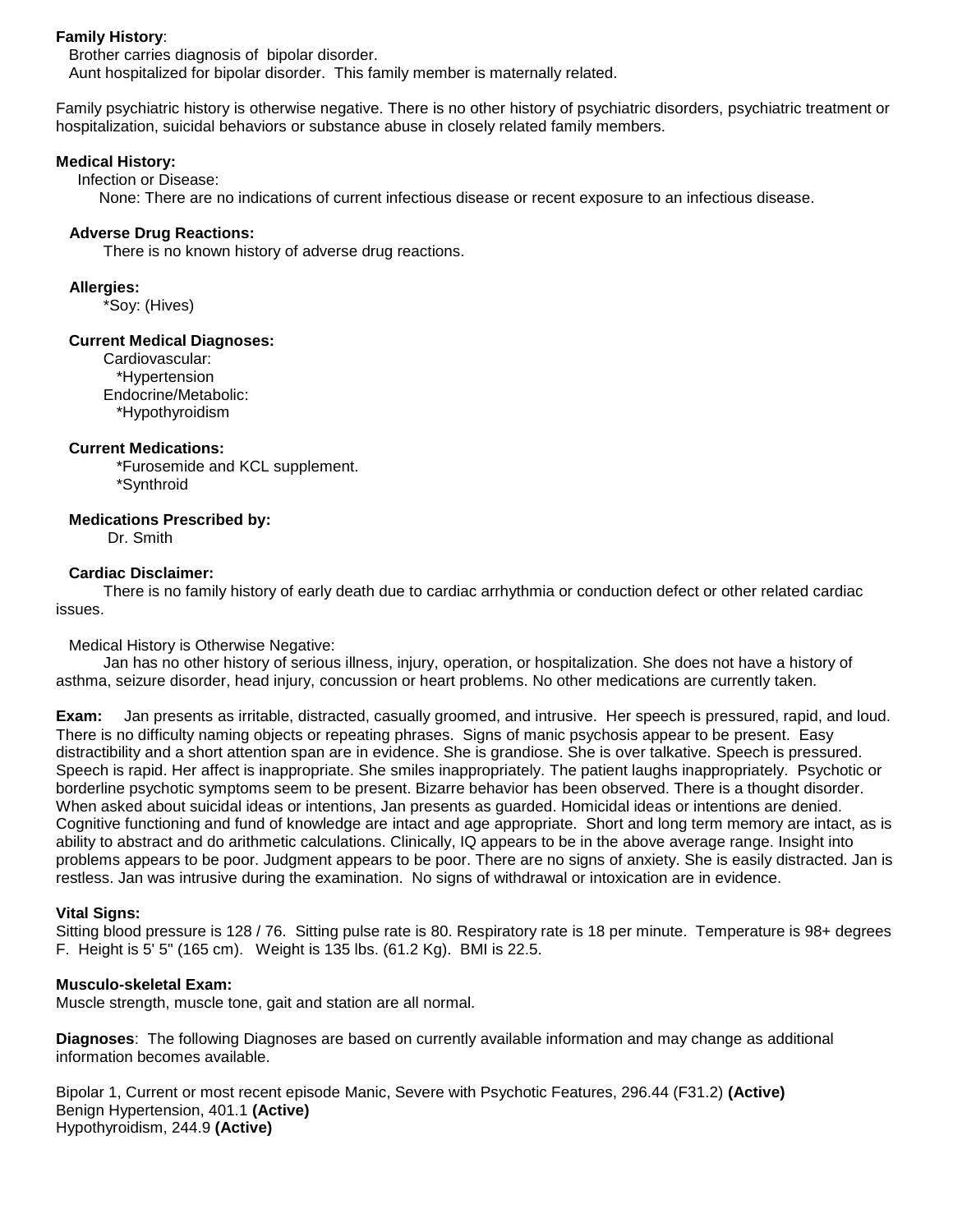#### **Clinical Summary:**

# **RISK ASSESSMENT: SUICIDE/VIOLENCE**

History of Risk Factors: Jan has a history of multiple psychiatric hospitalizations.

Current Risk Factors: There is impaired impulse control.

Jan is exhibiting psychotic symptoms with sexual preoccupation.

Jan carries a bipolar diagnosis.

Protective Factors: Good family support

A strong social support system is in place

Suicide Risk: Based on the above risk factors the risk of SUICIDE is considered MODERATE.

Persistent passive wishes to be dead without actual intent or plan is present.

Violence Risk: Based on the above risk factors the risk of VIOLENCE is considered LOW.

Aggressive or violent impulses are intermittent or fleeting without plan or intent.

# **Instructions / Recommendations / Plan:**

Psychiatric Hospitalization is recommended because this patient's condition requires 24 hour monitoring due to potential danger to self or others or severe deterioration of level of functioning or need for medically monitored detoxification, and less intensive treatment has failed or is likely to fail.

The following information was discussed today regarding medications changes ordered for Jan.

- Risks
- Benefits
- Alternatives
- Side Effects
- Pregnancy Warning (if indicated)

Start Depakote ER 1500 mg. PO QPM (Mood Stabilization) Start Zyprexa 10 mg PO QAM (Psychosis) Start Ambien CR 12.5 mg PO at Hour of Sleep (Insomnia) Start Dyazide 37.5 / 25 mg capsule PO QAM (Hypertension) Start Synthroid 100 mcg. PO QAM (Hypothyroidism)

## **Notes & Risk Factors:**

No known history of adverse drug reactions Has not slept in  $> 72$  hours.

99223 AI Initial Hosp. / In Pt Care

Elizabeth Lobao (MD) **Electronically Signed** By: Elizabeth Lobao (MD) On: 4/25/2015 6:05:43 PM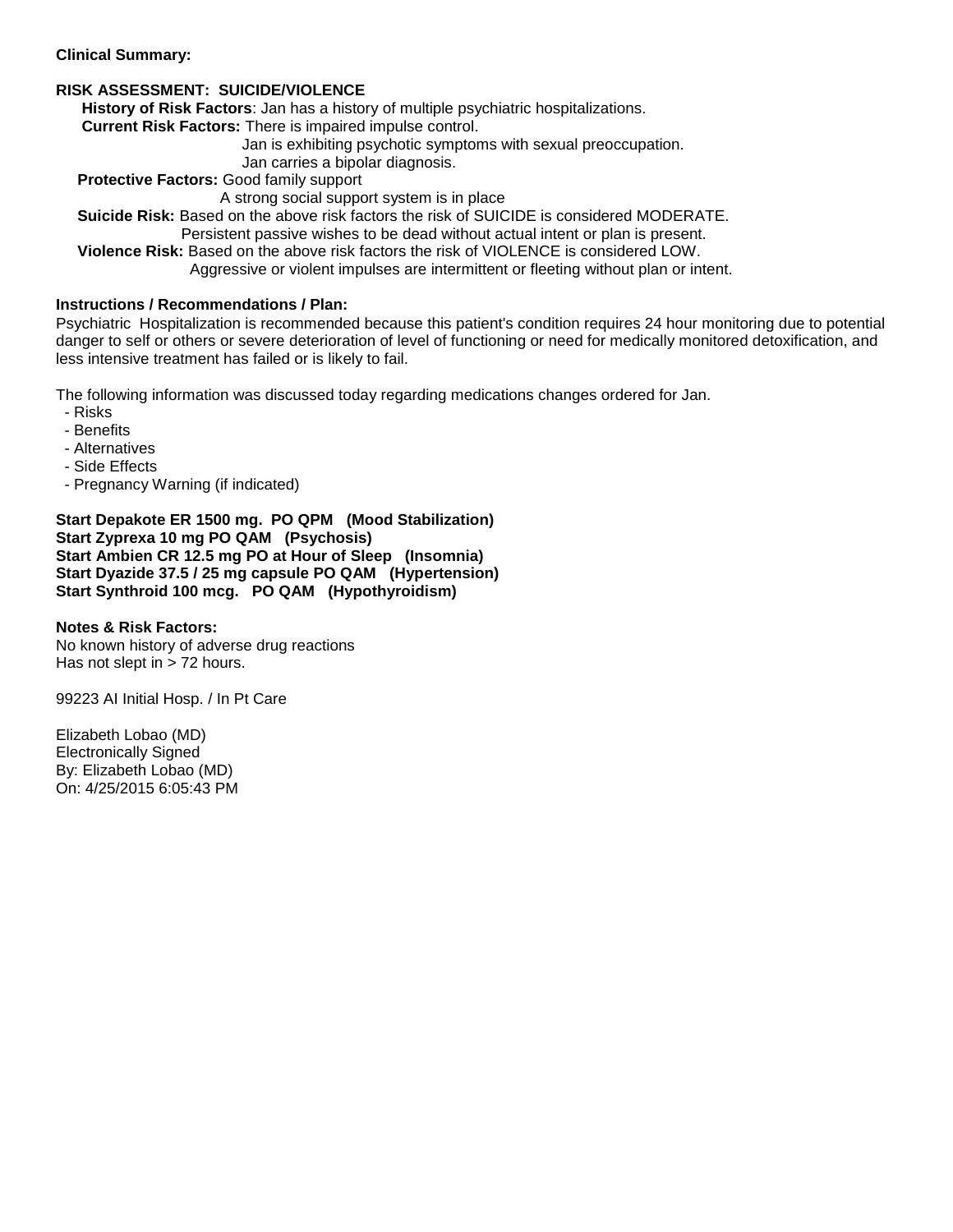Date of Exam: 4/25/2015 Time of Exam: 2:17:17 PM

Patient Name: Jones, January Patient Number: 1000010659260

# **MEDICAL HISTORY AND PHYSICAL EXAM INPATIENT SETTING** Mary Jones, MD (PCP)

# History:

Jan is a married Caucasian 32 year old woman. Her chief complaint is hypertension, hypothyroidism and recurrent urinary tract infection. Admitted for acute onset of manic psychosis.

# The following information was received from:

Jan.

**Problem Pertinent Review of Symptoms:** Symptoms of bingeing, purging and other indications of an eating disorder are convincingly denied.

# Symptom reviews of all other systems are negative with the following exceptions:

Cardiac: Abnormality(s) noted: Hypertension is reported Varicosities are reported. Otherwise, no cardiac abnormalities are described.

**Endocrine: Abnormality noted** A thyroid condition is known to exist. (Hypothyroidism) x 5 years. Otherwise, no symptoms referable to the endocrine symptoms are described.

**Skin: Abnormality(s):** A skin disorder is present: Eczema Otherwise, no symptoms referable to the skin are present.

**Urinary: Abnormality** Urinary tract infection x 4 weeks, untreated. Otherwise, there are no symptoms referable to the urinary system.

# **Past Psychiatric History:**

**Psychiatric Hospitalization:** 

Jan has been hospitalized on a number of occasions. She was first hospitalized in her twenties. First hospitalization was for a mood disturbance with psychotic features.

# **Outpatient Treatment:**

Currently receiving outpatient mental health treatment bipolar disorder. She is being prescribed medication.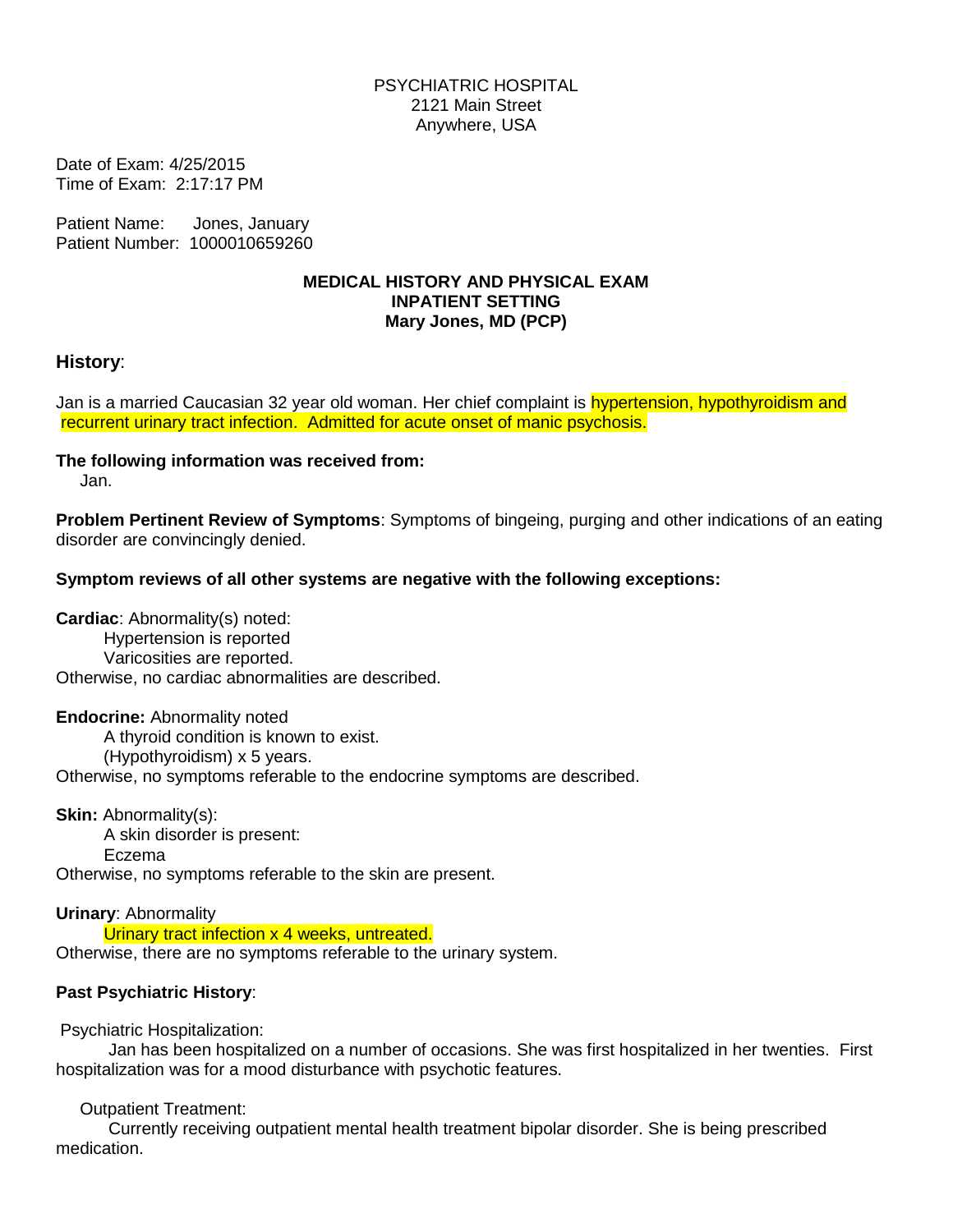Suicidal/Self Injurious:

Jan has made suicidal threats. She made non specific threats.

**Addiction/Use History:** 

Jan denies any history of substance abuse.

**Acting Out:** 

\*History of sexually promiscuous behavior. \*History of night absences. Jan has acted out in the following  $way(s)$ : "shopping, shopping, shopping."

**Psychotropic Medication History:** 

\*Lithium: This medication was previously taken but is not currently taken. It was stopped because of the patient's noncompliance.

# ADDENDUM: The above psychiatric history was reviewed and confirmed with Jan.

# **Social/Developmental History:**

Jan is a married 32 year old woman. She is Caucasian. She is a Christian.

Relationship/Marriage:

Times Married, Partnered: \*Married once The current relationship has lasted: \*Three years The current relationship is described as: \*Tolerable Children:

Jan has no children.

# ADDENDUM: The above social history was reviewed and confirmed with Jan.

## **Abuse/Protective Services:**

There is no known history of physical or sexual abuse or emotional abuse.

## **Community Providers:**

Jan's primary care provider is John Smith, MD.

## **Substance Abuse:**

Jan denies any history of substance abuse.

## **Family History:**

Brother carries diagnosis of bipolar disorder.

Aunt hospitalized for bipolar disorder. This family member is maternally related.

Family psychiatric history is otherwise negative. There is no other history of psychiatric disorders, psychiatric treatment or hospitalization, suicidal behaviors or substance abuse in closely related family members.

# ADDENDUM: The above psychiatric family history was reviewed and confirmed with Jan.

# **Medical History:**

# **Adverse Drug Reactions:**

There is no known history of adverse drug reactions.

## **Allergies:**

\*Soy: Hives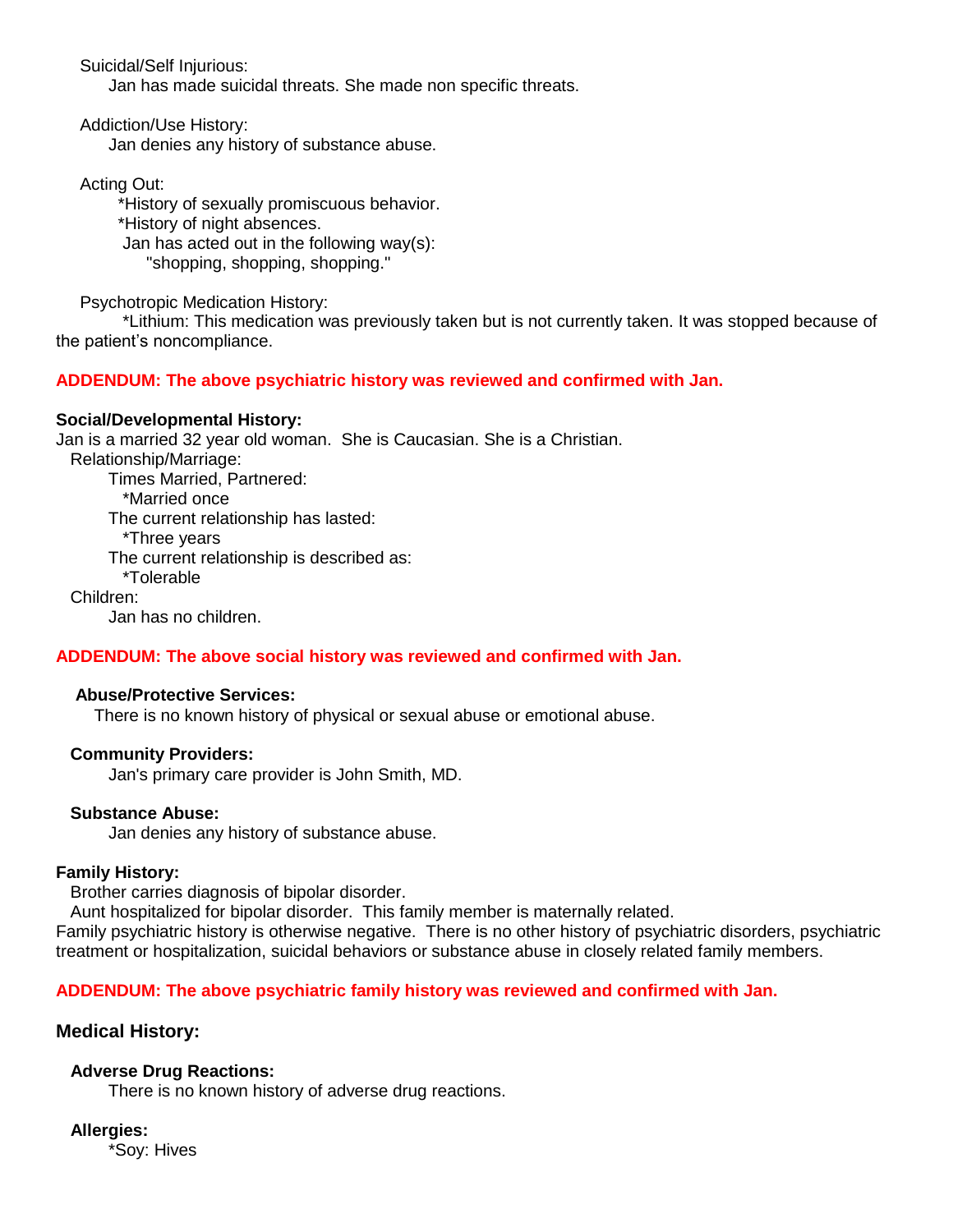## **Current Medical Diagnoses:** Cardiovascular: \*Hypertension **Endocrine/Metabolic:** \*Hypothyroidism **Infection or Contagious:** \*Urinary Tract Infection

# **Current Medications:**

\*Furosemide and KCL supplement. (compliant) \*Synthroid (compliant) Ciprofloxacin HCL (start today)

## **Medications Prescribed by:**

Dr. Smith (PCP)

# **Cardiac Disclaimer:**

There is no family history of early death due to cardiac arrhythmia or conduction defect or other related cardiac issues.

## **Medical History is Otherwise Negative:**

Jan has no other history of serious illness, injury, operation, or hospitalization. She does not have a history of asthma, seizure disorder, head injury, concussion or heart problems.

# **PHYSICAL EXAM:**

Jan appears friendly, distracted, normal weight, and irritable. No signs of withdrawal or intoxication are in evidence

## Cardio-Vascular: ABNORMALITY NOTED:

Pedal pulses exam reveals diminished, 2+ pedal pulses bilaterally. Varicosities present

Otherwise, no abnormal findings were present on examination of the cardiovascular system.

Breast/Chest/Back: Examination normal with no lumps, nodes, irregularities or discharge. Spine is midline and no areas of swelling or tenderness of the back are present. Extremities

**Extremities:** Abnormalities found. Details are as follows: 1+ ankle edema.

**Dental:** There are no obvious dental abnormalities. Neither caries nor enamel loss is in evidence. Mucosa is normal color and without lesions.

ENT: No ENT abnormalities are found. The external auditory canals are clear and the tympanic membranes are intact and normally colored. The nasal septum is midline and the turbinates are normally colored and not swollen. Mucous membranes, including the posterior pharynx, are of normal color and appearance. No swellings or pain or abnormalities of appearance are apparent.

Eye: Exam of the eye reveals no abnormalities. Pupils react equally to light and accommodation and optic discs and conjunctiva are clear. Vision and extra ocular movements are grossly intact, as is field of vision.

Abdomen: Examination of the abdomen reveals no abnormalities. There is no tenderness or guarding, no masses or enlarged organs, and no hernias.

**Head:** Head is normal in shape and size and there is no swelling or tenderness.

**GU Female: Deferred.**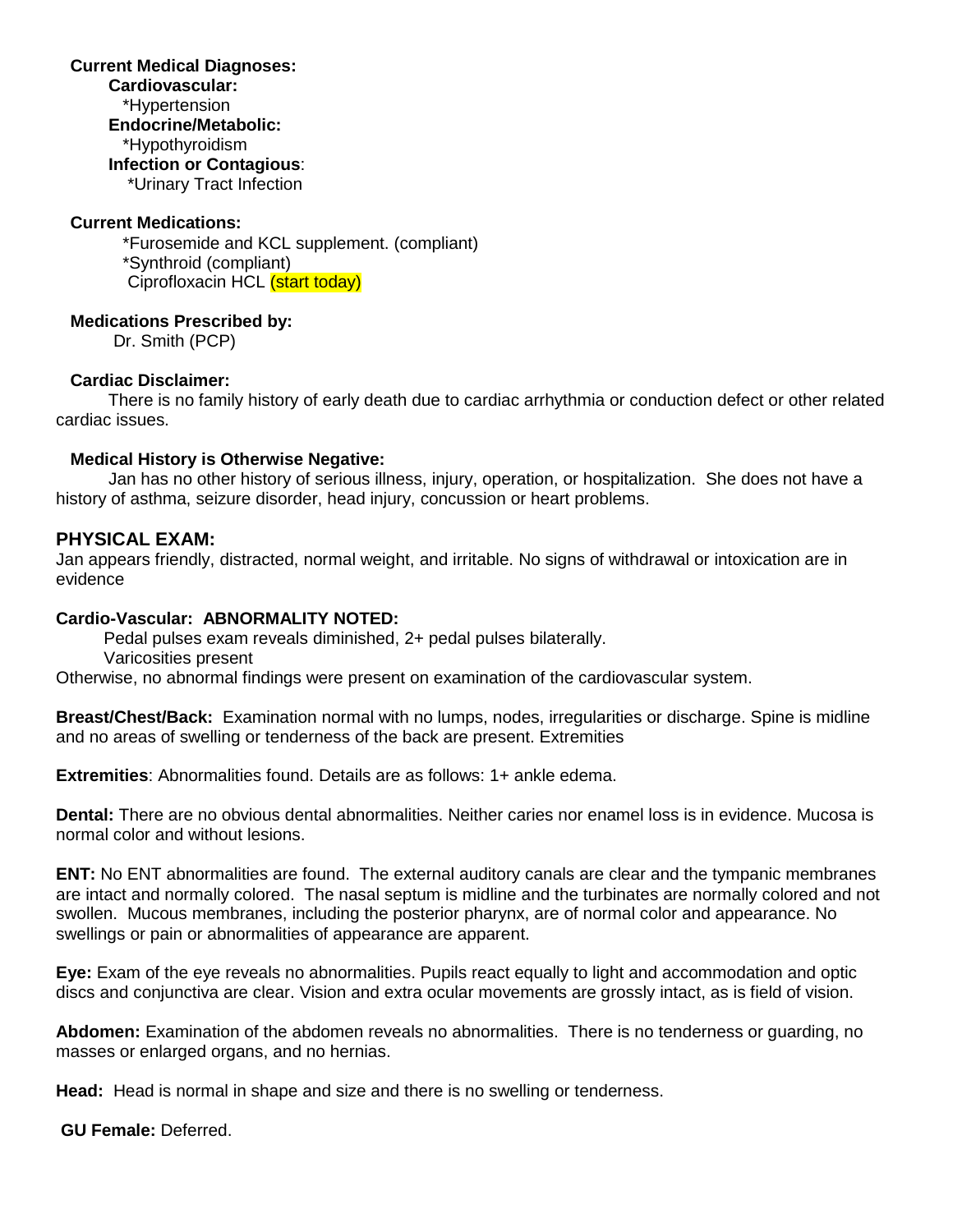**Musculo-Skeletal:** Examination is normal. Muscle strength, tone, gait and station are all normal.

Neck: No abnormalities were found on examination of the neck. There was no adenopathy and the thyroid was of normal size and consistency.

# Rectal Exam: Deferred.

# Cranial Nerve findings are as follows:

- 1: She is able to perceive common odors.
- 2: Visual Fields are full with no deficits on confrontation and intact ability to distinguish number of fingers in central field and movement in peripheral field.
- 3.4.6: Eye movements are symmetrical through all positions of gaze with no nystagmus present.
- 5. Can indicate facial and aural tactile stimulation. There is symmetrical tension in muscles of clenched jaw and she is able to move jaw laterally against resistance.
- 7. She is able to retract eyelids fully and frowns and elevates forehead symmetrically, closes eyelids normally, has adequate saliva, able to show teeth, smiles symmetrically, and has no lip tremor.
- 8: Jan hears fingers rubbing and snapping equally in both ears and can do finger to nose or finger to finger without past pointing. There is a normal tandem walk and she can stand with feet together without postural deviation.
- 9 & 10: There is normal midline elevation of the uvula and palate with a normal gag reflex present. Laryngeal contours rise with swallowing and there is no hoarseness or articulation difficulty.
- 11: There is normal strength and symmetry on turning head and elevation of shoulders.
- 12: Tongue protrudes in midline with absence of fasciculation, tremors, or atrophy. There is normal muscle strength of tongue and normal lingual speech.

# **Reproductive: Female:**

She is not pregnant.

Respiratory: There are no abnormalities of the respiratory system. Respiratory rate is normal and there are no abnormal respiratory noises or dullness to percussion.

Skin: No skin abnormalities are found. No abnormal lesions are seen, and color, pigmentation, texture, turgor and temperature are all normal.

# **VITAL SIGNS:**

Supine blood pressure is 126 / 76. Supine pulse rate is 75. Upright Blood pressure is 112 / 70. Upright pulse rate is 80. Pulse is regular. Respiratory rate is 17 per minute. Oxygen saturation is 98% (normal). Temperature is 98.3 degrees F. Height is 5' 5" (165.1 cm). Weight is 135 lbs. (61.2 Kg). **BMI** is 22.5. Fasting blood sugar: 100.

Diagnoses: The following Diagnoses are based on currently available information and may change as additional information becomes available.

Bipolar 1, Current or most recent episode Manic, Severe w/ Psychotic Features, 296.44 (F31.2) (Active) Benign Hypertension, 401.1 (Active) Hypothyroidism, 244.9 (Active) Urinary Tract Infection NOS, 599.0 (N39.0) (Active)

# **Instructions / Recommendations / Plan:**

Thyroid Panel in AM Urine for culture and sensitivity in 96 hours.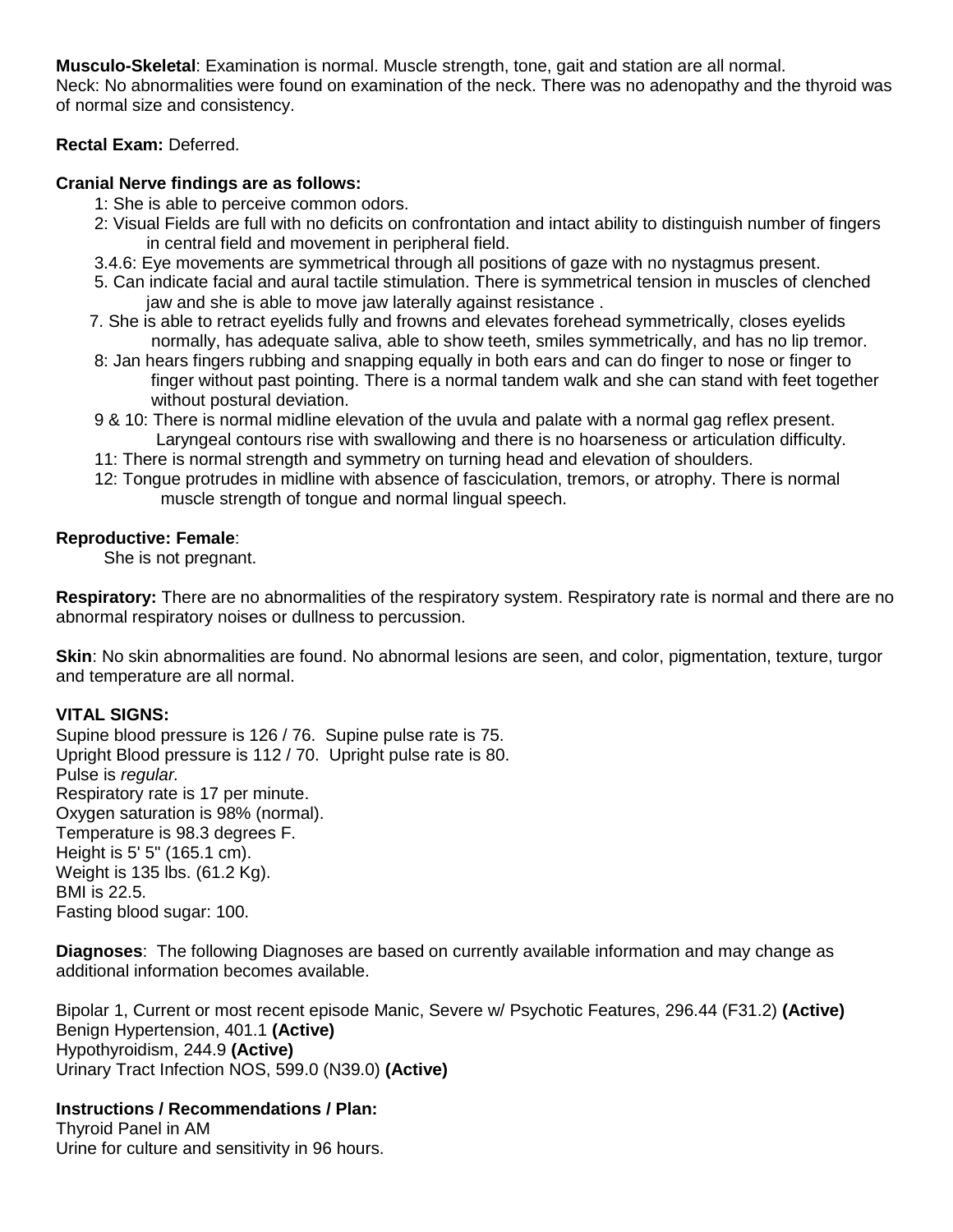Orthostatic B/P with VS q shift. Encourage fluids for UTI. Cranberry juice at bedside. No activity restrictions; follow unit policy.

The following information was discussed today regarding medications changes ordered for Jan.

- Risks
- Benefits
- Alternatives
- Side Fffects
- Pregnancy Warning (if indicated)

# **Current Medications**

4/30/2015 Started Depakote ER 1500 mg. PO QPM (Mood Stabilization) 4/30/2015 Started Zyprexa 10 mg PO QAM (Psychosis) 5/5/2015 Increased Dyazide 37.5 / 25 mg capsule PO BID (Hypertension) (read back) 5/5/2015 Increased Synthroid 150b mcg. PO QAM (Hypothyroidism) (read back) Start Ciprofloxacin HCL 250 mg. PO BID x3 days (UTI)

# **Notes & Risk Factors:**

No known history of adverse drug reactions. Acute UTI: encourages fluids

# 99233 Inpatient Medical History & Physical Exam

Mary Jones, MD

**Electronically Signed** By: Mary Jones, MD On: 4/25/2015 2:18:17 PM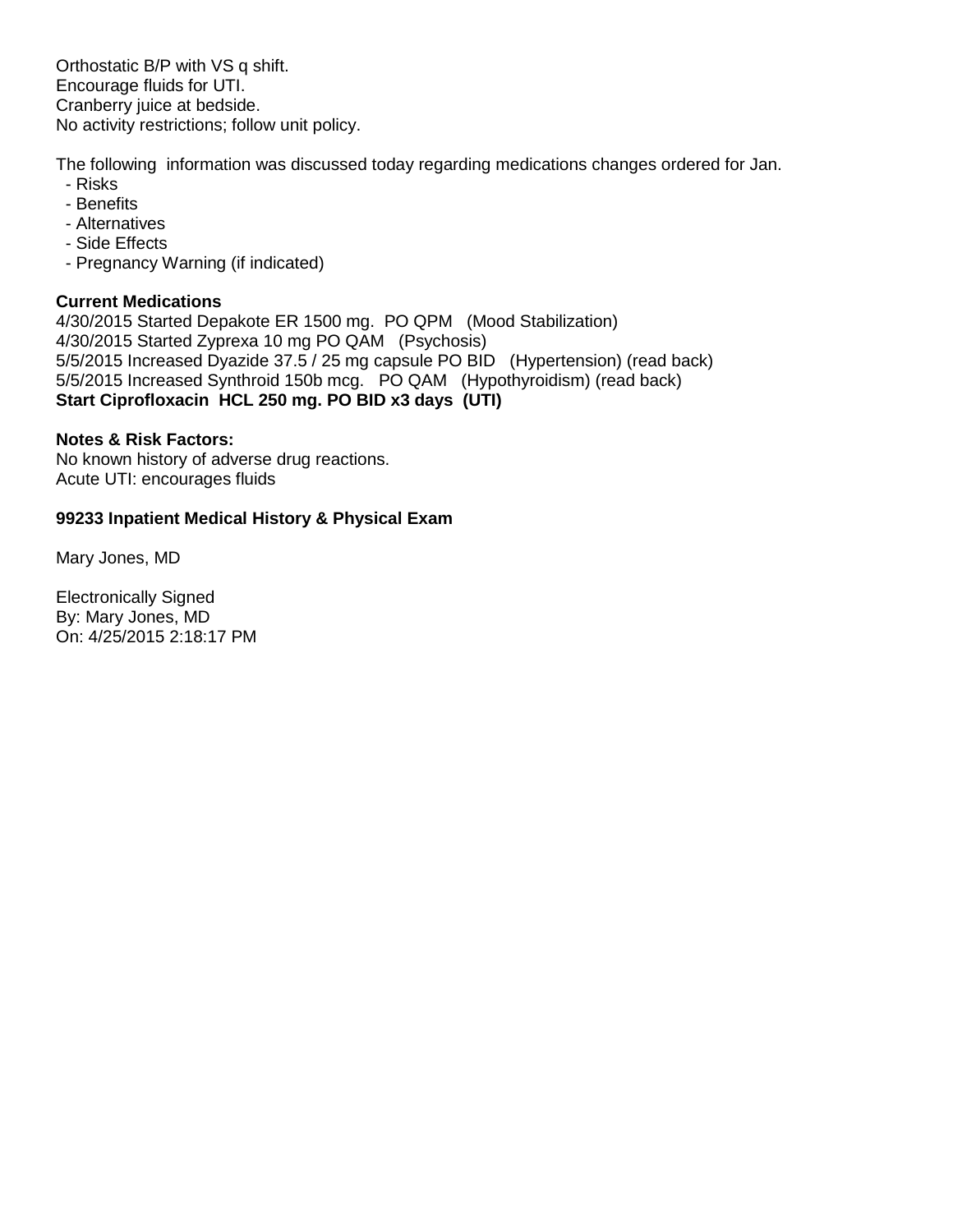Date of Exam: 5/3/2015 Time of Exam: 10:03:45 AM

Patient Name: Jones, January Patient Number: 1000010659260

# **Verbal Orders**

# **Instructions / Recommendations / Plan:**

**Dietary Orders** NPO at midnight tonight for lab tests. Verbal Order given by Liz Lobao, (MD) recorded by Liz Lobao, RN on 5/5/2015 9:55:20 AM.

Lab & Imaging Requisition/Order (Updated Today 5/5/2015)

Lithium Level Routine x1 (5/5/2015 until 5/5/2015)  $Dx = 296.44$  (Check for therapeutic range) Verbal Order given by Liz Lobao, (MD) recorded by Liz Lobao, RN on 5/5/2015 9:55:20 AM (read back)

# **Medication Changes**

4/30/2015 Started Depakote ER 1500 mg. PO QPM (Mood Stabilization) 4/30/2015 Started Zyprexa 10 mg PO QAM (Psychosis) Stop Ambien CR 12.5 mg PO at Hour of Sleep (Insomnia) Verbal Order given by Liz Lobao, (MD) recorded by Liz Lobao, RN on 5/5/2015 9:55:20 AM (read back) Increase Dyazide 37.5 / 25 mg capsule PO BID (Hypertension) Verbal Order given by Liz Lobao, (MD) recorded by Liz Lobao, RN on 5/5/2015 9:55:20 AM (read back) Increase Synthroid 150b mcg. PO QAM (Hypothyroidism) Verbal Order given by Liz Lobao, (MD) recorded by Liz Lobao, RN on 5/5/2015 9:55:20 AM (read back)

Liz Lobao, RN

**Electronically Signed** By: Liz Lobao, RN On: 5/3/2015 10:03:54 AM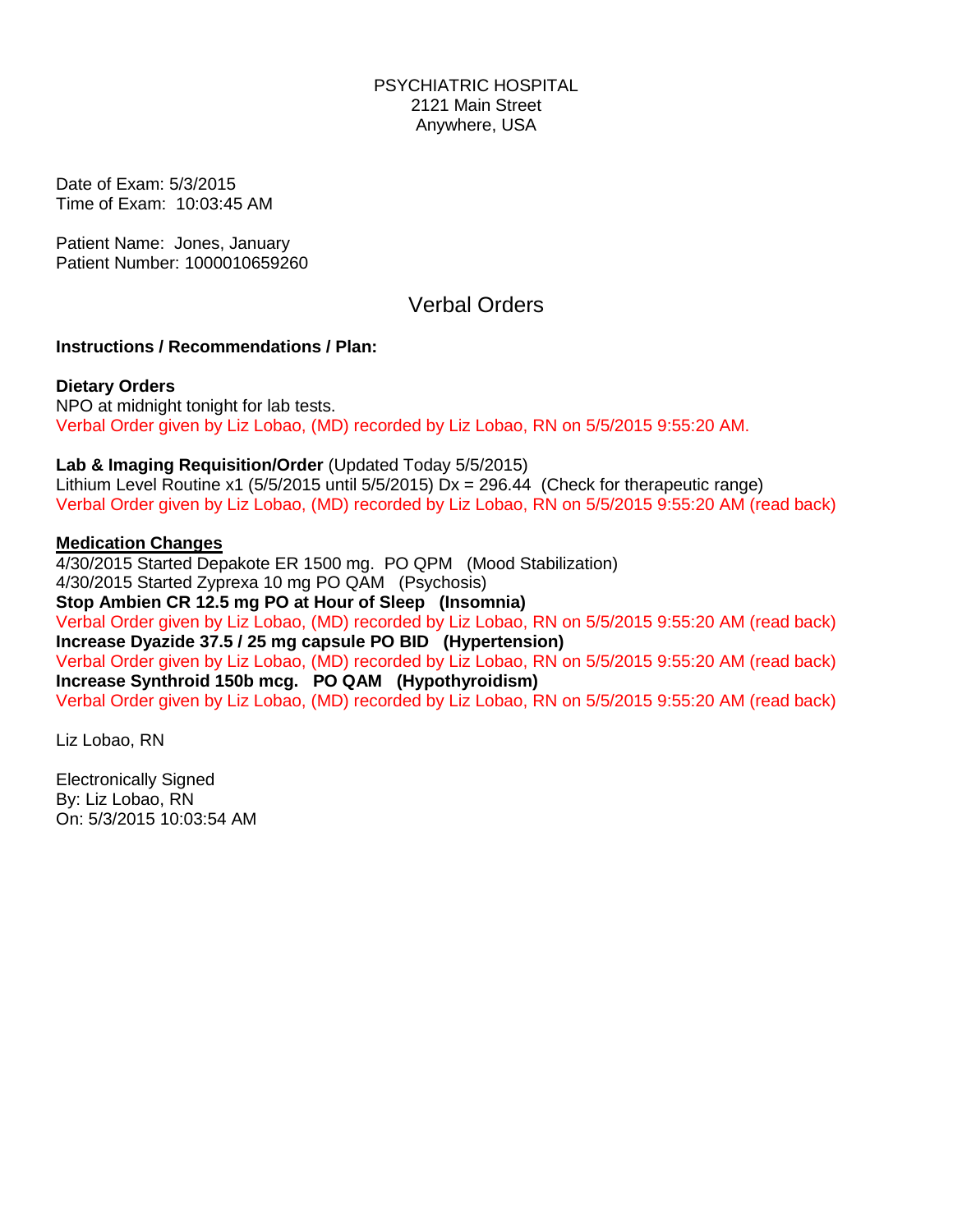Date of Exam: 4/26/2014 Time of Exam: 10:18:35 AM

**Patient Name:** Jones, January Patient Number: 1000010659260

# **MASTER TREATMENT PLAN**

# **Treatment Plan**

A Treatment Plan was created or reviewed today, 5/4/2015, for January Jones.

# **Diagnosis:**

Axis I: Bipolar 1, Current or most recent episode Manic, Severe w/ Psychotic Features, 296.44 (F31.2) (Active) Benign Hypertension, 401.1 (Active) Hypothyroidism, 244.9 (Active)

# **Current Medications:**

Depakote ER 1500 mg PO QPM Zyprexa 10 mg PO QAM Ambien CR 12.5 mg PO at Hour of Sleep Dyazide 37.5 / 25 mg capsule PO QAM Synthroid 100 mcg. PO QAM

# **Problems:**

Problem #1: psychotic symptoms

# Problem: psychotic symptoms

Jan's psychotic symptoms have been identified as an active problem in need of treatment. They are primarily manifested by: Disorganized Behaviors - characterized by inappropriate sexual behavior and overspending.

# Long Term Goal(s):

Will be able to attend and act appropriately in a day program. Target Date: 6/8/2015

# **Short Term Goal(s):**

Jan will not exhibit disorganized behavior for a period of 50% of the time for one week. Target Date: 5/11/2015

In addition, Jan will not display or complain of racing thoughts for a period of 48 hours within the next week. Target Date: 5/11/2015

## Intervention(s):

Therapist/Counselor to confront, as appropriate, paranoid delusions, ideas, or attitudes with reality based interpretations. This will occur daily. Clinician's Initials: LL

Therapist/Counselor will attempt to establish a trusting relationship with patient. This will occur daily. Clinician's Initials: LL

Therapist/Counselor will provide Cognitive Therapy to help patient overcome disorganizing effect of psychotic symptoms on normal cognition. This will occur three times per week and will last 20 minutes per session. Clinician's Initials: LL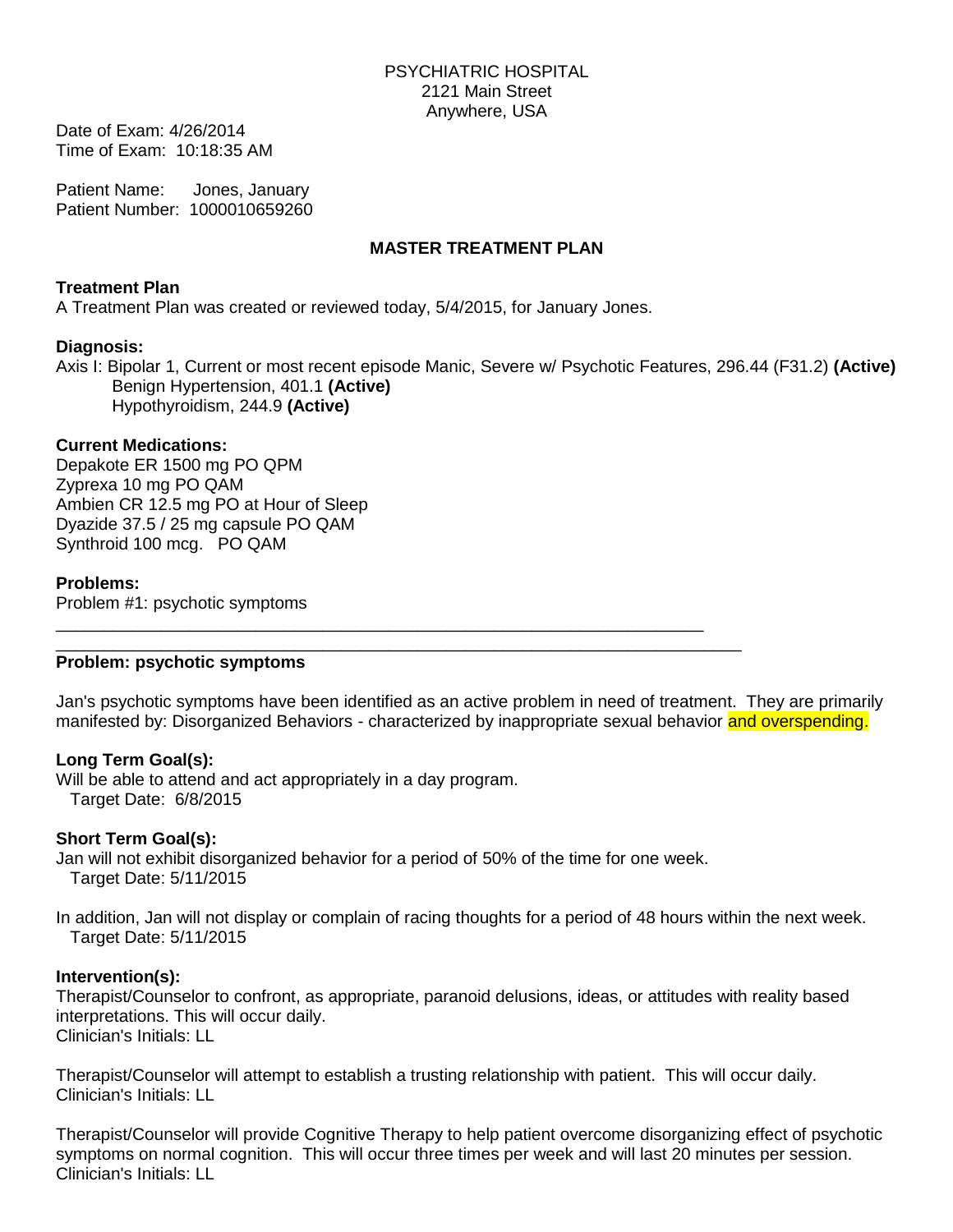The Brief Psychiatric Rating Scale (BPRS) is a rating scale that measures psychiatric symptoms such as depression, anxiety, hallucinations and unusual behavior. Sub scores are as follows:

**Somatic Concerns:** The degree to which physical health is perceived as a problem to the patient. 2 (Very Mild)

Anxiety: The patient's report of worry, fear, or over concern for the present or future. 4 (Moderate)

**Emotional Withdrawal:** The degree to which the patient gives the impression of family to be in emotional contact in the interview situation. 5 (Moderately Severe)

**Conceptual Disorganization:** Degree to which thought processes are confused, disconnected, or disorganized. 5 (Moderately Severe)

Guilt Feelings: Over concern or remorse for past behavior. 1 (Not Present)

Tension: Physical and motor manifestation of tension, "nervousness", and heightened activation level. 4 (Moderate)

Mannerisms and Posturing: Unusual and unnatural motor behavior. 1 (Not Present)

Grandiosity: Exaggerated self opinion, conviction of unusual ability or powers. 6 (Severe)

**Depressive Mood: Despondency in mood. sadness.** 5 (Moderately Severe)

- Hostility: Animosity, contempt, belligerence, disdain for other people. 2 (Very Mild)
- Suspiciousness: Belief (delusional or otherwise) that others have or have had malicious or discriminatory intent toward the patient. 4 (Moderate)

Hallucinatory Behavior: Recent perceptions without normal external stimulus correspondence. 6 (Severe)

Motor Retardation: Observed reduction in energy level evidenced in slowed moments. 4 (Moderate)

**Uncooperativeness:** Evidence of resistance, unfriendliness, resentment and lack of readiness to cooperate. 6 (Severe)

Unusual Thought Content: Unusual, odd, strange, or bizarre thought content. 7 (Extremely Severe)

Blunted Affect: Reduced emotional tone, apparent lack of normal feeling or involvement. 1 (Not Present)

- **Excitement:** Heightened emotional tone, agitation, increased reactivity. 7 (Extremely Severe)
- Disorientation: Confusion or lack of proper association for person, place or time. 2 (Very Mild)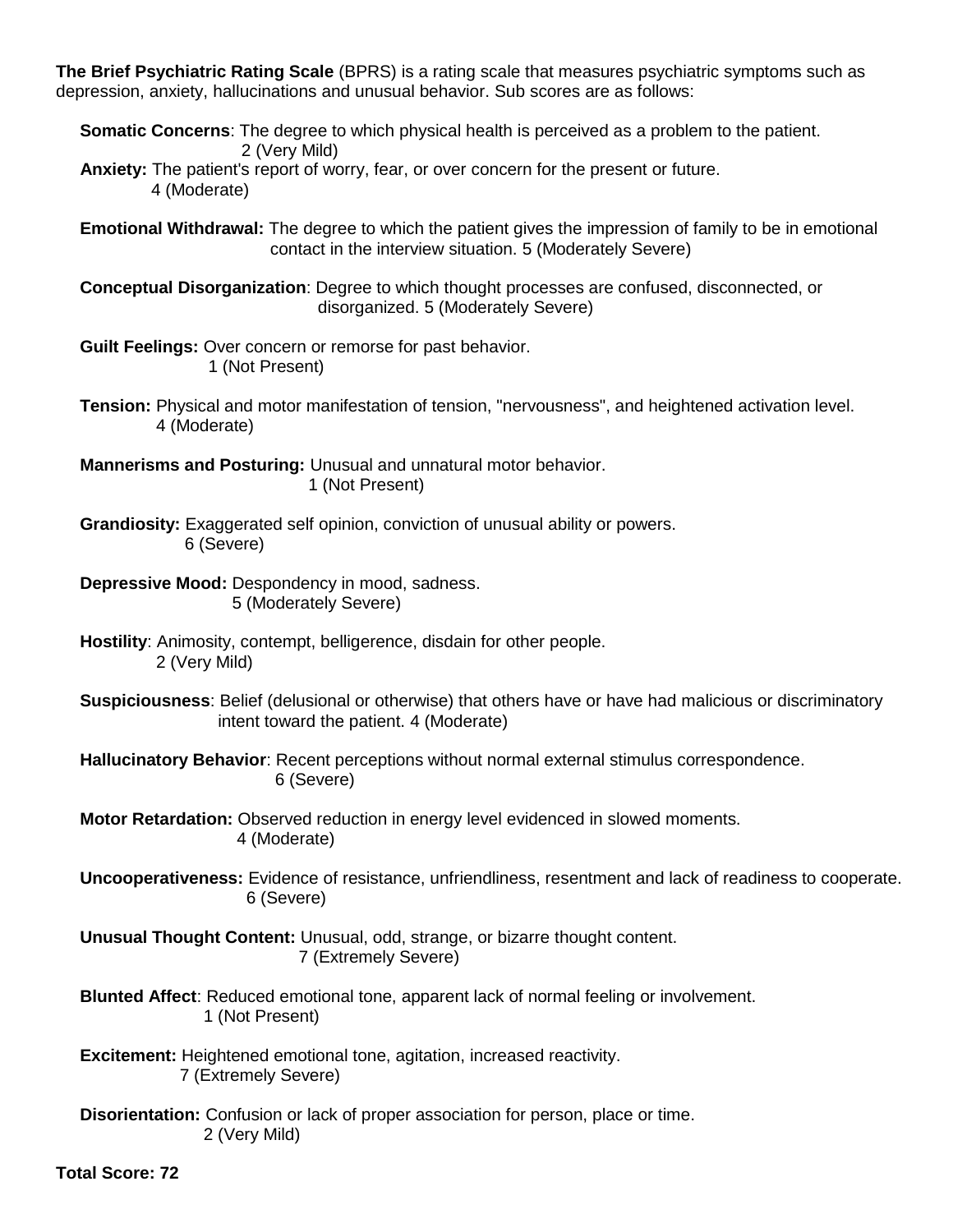# **TRANSITION PLAN**

The expected length of stay for this patient is Approx. 1 month. The projected discharge date for this patient is 6/4/2015. Refer to Therapist or Facility: Joy MacLauren. Refer to Psychiatrist/Prescriber: Rae Morris, (MD). Anticipated Post Discharge Services include: To be arranged. Plan for transition/discharge: To be arranged.

# **Comprehensive Treatment Plan Barriers**

Cognitive limitations interfere with treatment.

- Instructions will be geared to level of patient's understanding.

Motivational issues interfere with treatment.

- Therapy will focus on motivational problems first.

## **Comprehensive Treatment Plan Strengths**

Jan's strengths include:

Physical

- Is physically healthy

- Good medical care

## Spiritual

- Has strong religious beliefs

## **Status:**

5/4/2015: The undersigned clinician met with the patient on the date above in a face to face meeting to work with her in developing this Treatment Plan.

**Electronically Signed** By: Elizabeth Lobao, LCSW On: 4/26/2015 10:21:14 AM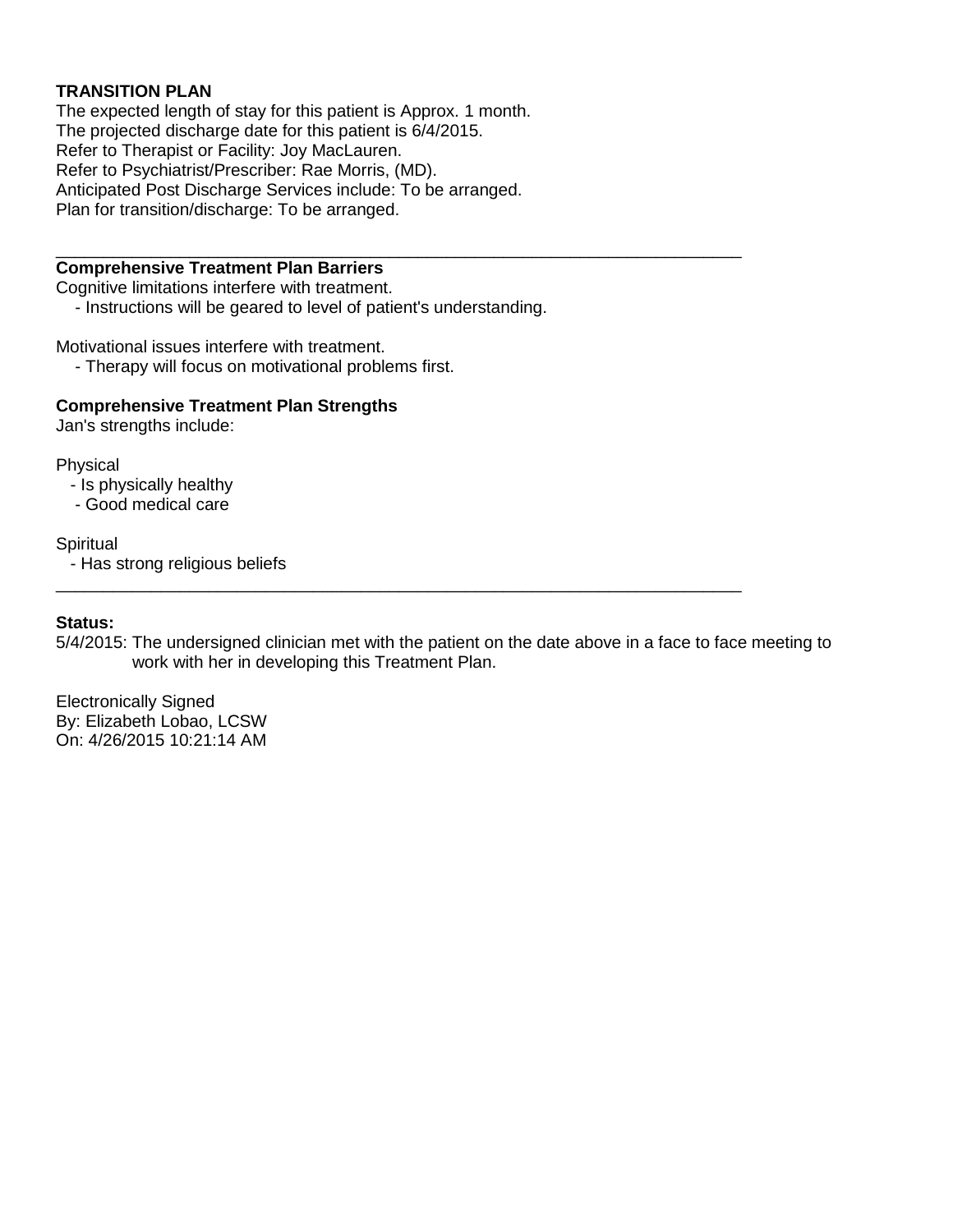Date of Exam: 4/28/2015 Time of Exam: 5:11:55 PM

Patient Name: Jones, January Patient Number: 1000010659260

## **NURSING PROGRESS NOTE**

Interval History: Symptoms of manic process continue. Episodes of elevated mood are occurring daily. Jan is experiencing decreased sleep. She paced the hallways for six hours last night despite receiving Ambien CR. Jan's mood is elevated. Mood irritability is present. An increase in sociability is present. Her speech is pressured. She talks excessively. Symptoms of depression are convincingly denied.

#### **Behavior:**

Good medication compliance is noted. She continues to express worries that medications will lead to another episode of depression. She needs cues or other assistance to perform ADLs and dress appropriately. She regularly participates in scheduled activities. PRNs are used occasionally and are described as effective. Impulsive behaviors are being displayed less frequently. Jan has diminished food and fluid intake. Sleep problems continue.

**Somatic Symptoms:** No somatic symptoms are reported or in evidence.

#### **Education Needs:**

Jan has the following educational needs:

\*Medication Instruction

Learning Ability: Emotional Barriers: Do not interfere with educational needs.

#### **Nursing Interventions:**

Medication was administered to Jan; compliance, symptoms, and possible side effects monitored and recorded as appropriate.

Response to Medication: Good.

Details are as follows: "I will stick with what medications the doctor thinks are best even though I worry about becoming depressed."

Jan was engaged and encouraged to participate in activities. Comprehension appears to have been fair. This was evidenced by her demonstrated skill. She is working hard at not interrupting her peers. Emotional support and encouragement was given to Jan. Response to this intervention appeared to be good.

Exam: Jan appears friendly, distracted, disheveled, but less intrusive today. Her speech is less pressured or rapid with normal volume. Mood appears moderately elevated and patient presents as manic. She is intrusive. She is irritable. Labile mood has been observed. Thinking is tangential. She smiles inappropriately. Associations are intact and increasingly logical. The patient convincingly denies suicidal ideas or intentions. Homicidal ideas or intentions are denied. Insight into problems appears fair. Judgment appears fair. There are no signs of anxiety. A short attention span is evident.

#### **Vital Signs:**

Vital Signs taken earlier today: Sitting blood pressure is 108 / 62. Sitting pulse rate is 77. Respiratory rate is 21 per minute. Temperature is 98+ degrees F. Height is 5' 5" (165.1 cm). Weight is 135 lbs. (61.2 Kg). BMI is 22.5.

Diagnoses: The following Diagnoses are based on currently available information and may change as additional information becomes available.

Bipolar 1, Current or most recent episode Manic, Severe with Psychotic Features, 296.44 (F31.2) (Active) Benign Hypertension, 401.1 (Active) Hypothyroidism, 244.9 (Active)

**Notes & Risk Factors:** No known history of adverse drug reactions Remains sleep deprived.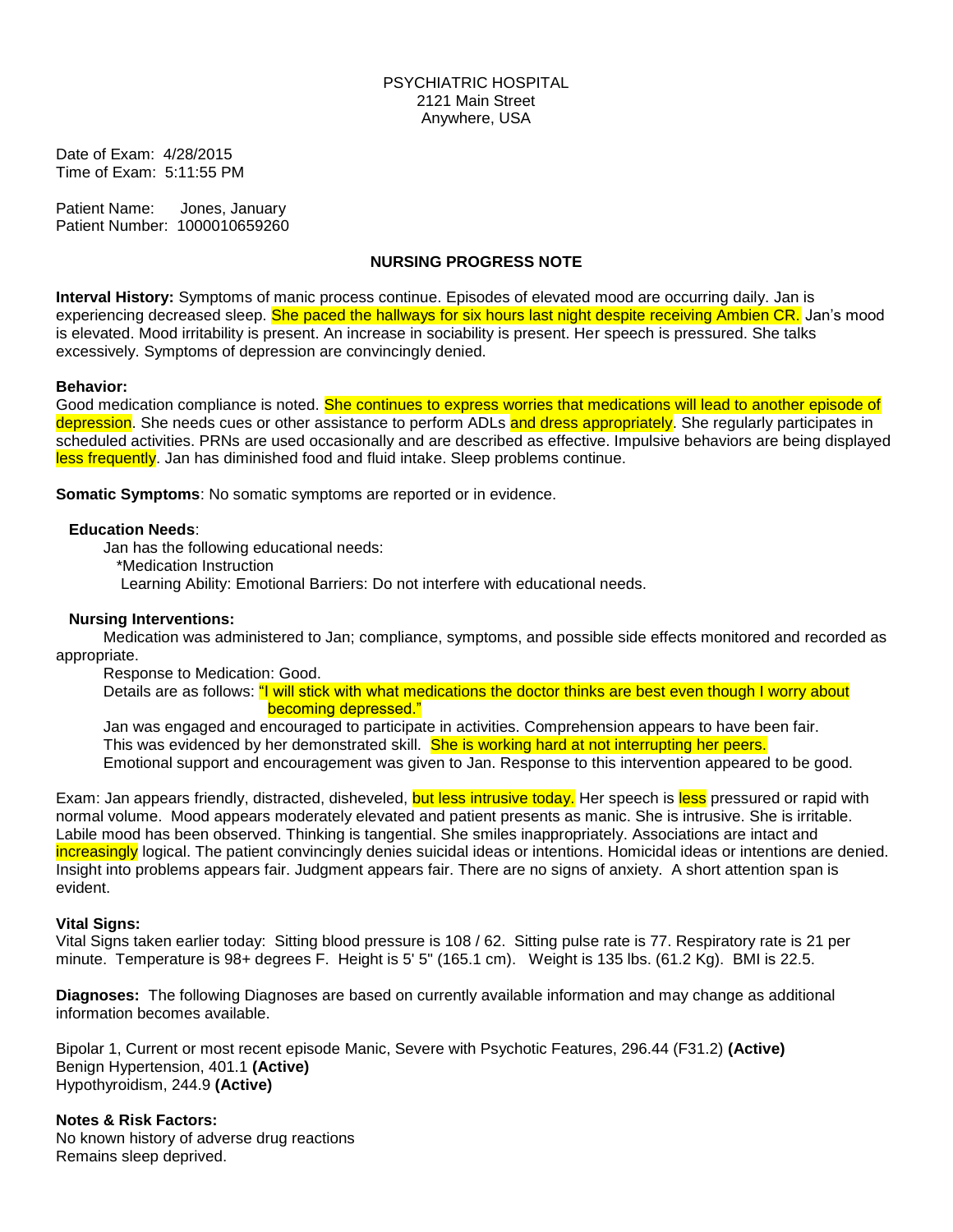Elizabeth Lobao, RN

Electronically Signed<br>By: Elizabeth Lobao, RN<br>On: 4/28/2015 5:13 PM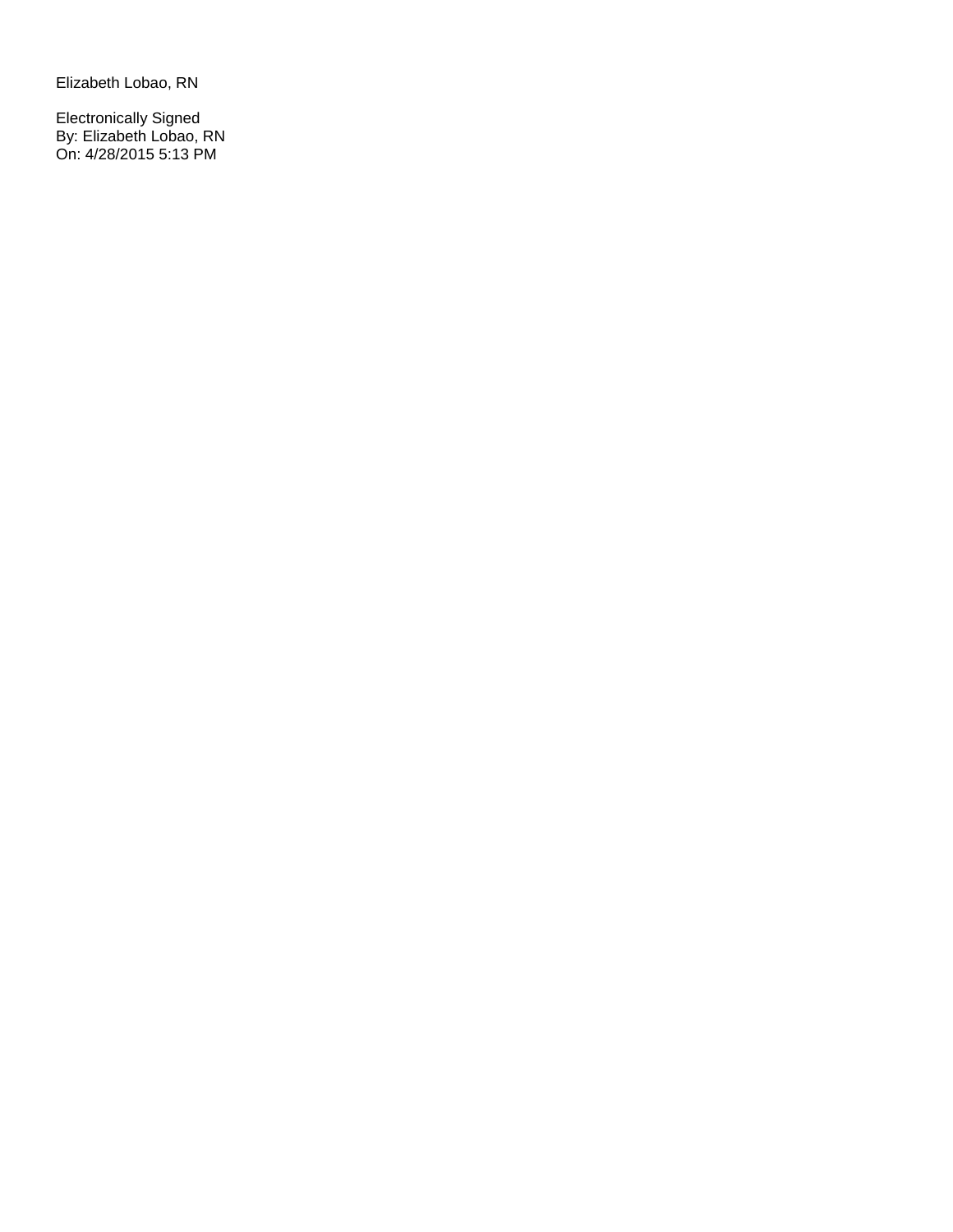Date of Exam: 4/27/2015 Time of Exam: 10:26:55 AM

Patient Name: Jones, January Patient Number: 1000010659260

#### **PSYCHIATRIC PROGRESS NOTE**

Interval History: Jan seems slightly improved, thus far. Symptoms of manic process are unchanged and she is the same. An elevated mood is chronically present. The amount of physical over activity continues unchanged. She is experiencing decreased sleep. Her mood is elevated. Grandiosity is still present. Jan continues to describe her thoughts as "racing." Her speech is pressured. She is still talking excessively.

Jan continues to describe signs and symptoms of psychotic process. Jan's symptoms are less frequent or intense, and she is considered better. Staff describe Jan's affect as inappropriate. Inappropriate behavior is described by others. Episodes of inappropriate behavior have been occurring less frequently than previously. "I am still flying but prepared to crash land."

#### Behavior:

Compliance with medication is good. She independently does ADLs but dresses inappropriately. She participates regularly in scheduled activities. Peers describe her behavior as intrusive during groups. PRNs are used occasionally and are described as effective. Impulsive behaviors continue to be displayed. A poor night's sleep is described. Sleep was not continuous and not completely restful and less than three hours of sleep was achieved.

No side effects are reported or in evidence.

Jan presents as irritable, distracted, normal weight, and intrusive. Her speech is pressured, rapid, and loud. Exam: Language skills were not formally tested. Signs of manic psychosis appear to be present. She is over talkative. Speech is pressured. Speech is rapid. Easy distractibility and a short attention span are in evidence. Her affect is labile. Borderline psychotic symptoms seem to be present. She smiles inappropriately. The patient laughs inappropriately. Grandiose ideas are expressed. The patient denies suicidal ideas or intentions. Denial is convincing. Homicidal ideas or intentions are denied. Insight into problems appears to be poor. Judgment remains poor. There are no signs of anxiety. A short attention span is evident. She is easily distracted. Jan was intrusive during the examination.

#### **Vital Signs:**

Sitting blood pressure is 108 / 62. Sitting pulse rate is 77. Respiratory rate is 21 per minute. Temperature is 98+ degrees F. Height is 5' 5" (165.1 cm). Weight is 135 lbs. (61.2 Kg). BMI is 22.5.

Diagnoses: The following Diagnoses are based on currently available information and may change as additional information becomes available.

Bipolar 1, Current or most recent episode Manic, Severe with Psychotic Features, 296.44 (F31.2) (Active) Benign Hypertension, 401.1 (Active) Hypothyroidism, 244.9 (Active)

## Instructions / Recommendations / Plan:

LEVEL OF CARE JUSTIFICATION: Jan needs continued Inpatient treatment. Jan is psychotic with disturbed reality testing and needs careful supervision to ensure her safety and the safety of others.

Psychiatric Hospitalization is recommended because this patient's condition requires 24 hour monitoring due to potential danger to self or others or severe deterioration of level of functioning.

Psychopharmacology: Encourage all activities: Ward Activities: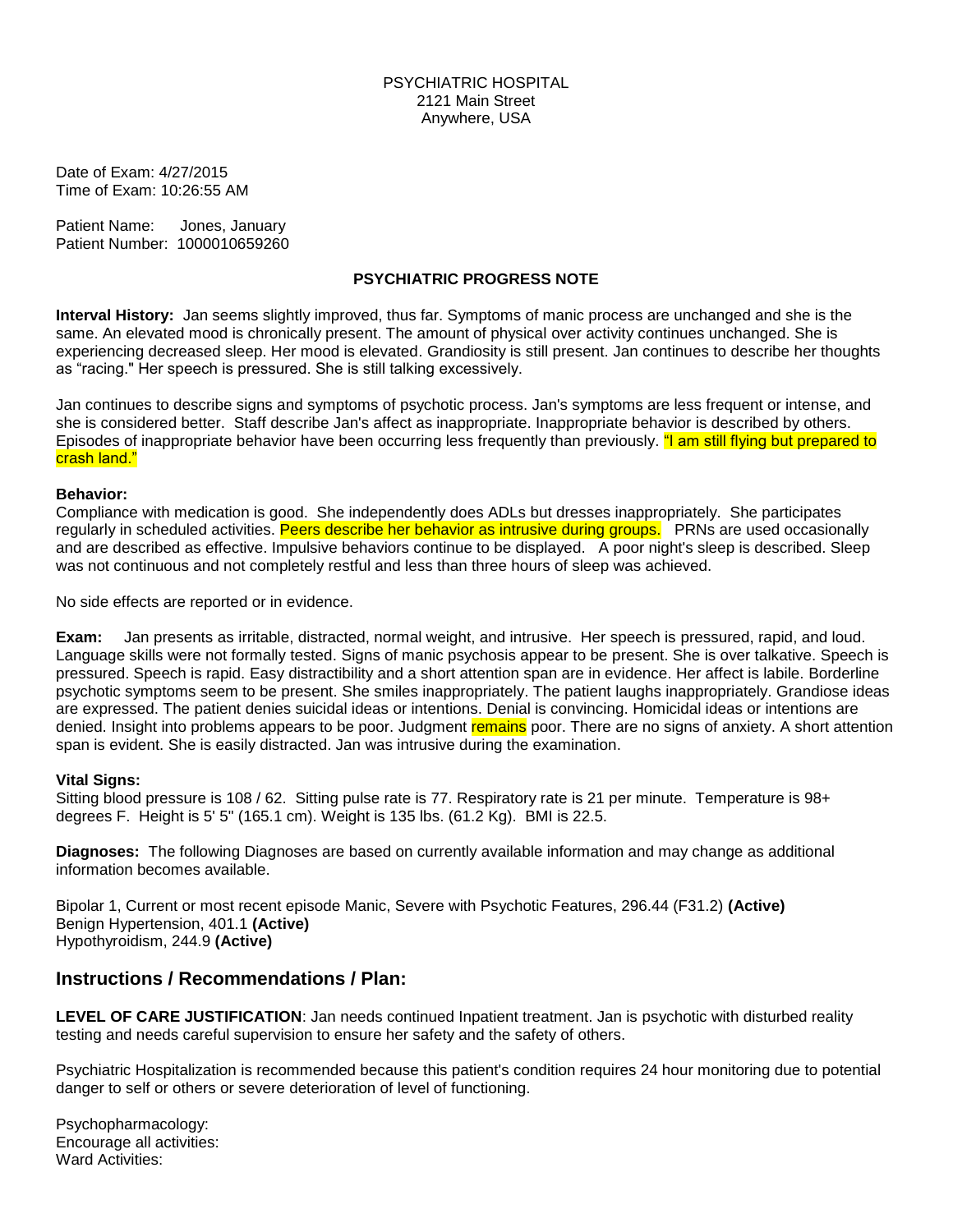4/30/2015 Started Depakote ER 1500 mg. PO QPM (Mood Stabilization) 4/30/2015 Started Zyprexa 10 mg PO QAM (Psychosis) 4/30/2015 Started Ambien CR 12.5 mg PO at Hour of Sleep (Insomnia) 4/30/2015 Started Dyazide 37.5 / 25 mg capsule PO QAM (Hypertension) 4/30/2015 Started Synthroid 100 mcg. PO QAM (Hypothyroidism)

#### **Notes & Risk Factors:**

No known history of adverse drug reactions Psychotic w/poor impulse control. Remains sleep deprived.

99233 Subseq. Hosp. Care

Elizabeth Lobao (MD)

**Electronically Signed** By: Elizabeth Lobao (MD) On: 4/27/2015 10:27:16 AM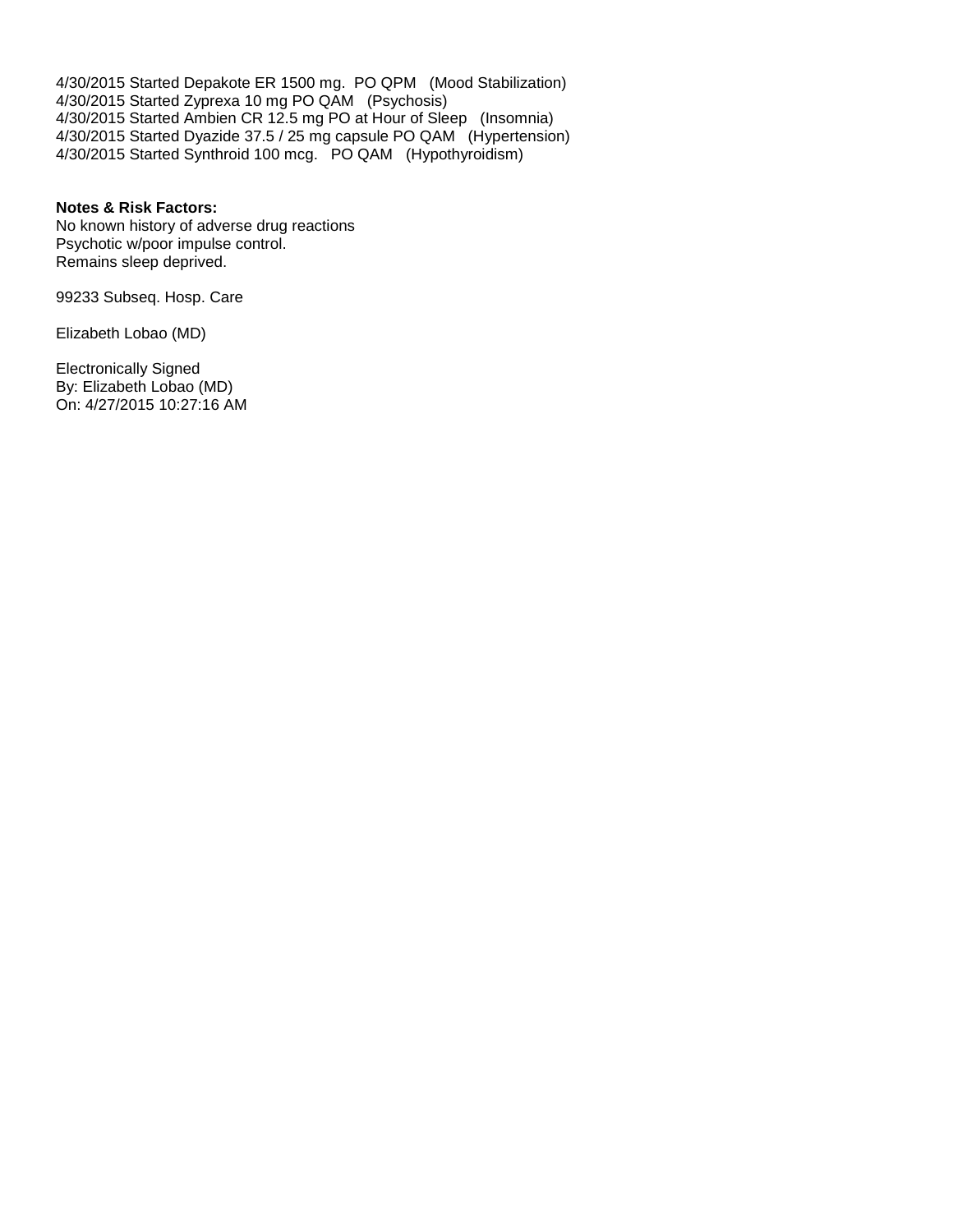Date of Exam: 5/1/2015 Time of Exam: 5:48:44 PM

**Patient Name:** Jones, January Patient Number: 1000010659260

# **GROUP THERAPY NOTE**

# **Session Remarks:**

**Group Therapy Note** 

Group Type: Focus: The focus of today's group was the concept of social skills. The purpose was to familiarize the group members with certain techniques and skills needed to establish and maintain healthy relationships. Group members were encouraged to share life experiences that illustrated the use of those skills.

Present at today's session were the following:

Four members of the group were present today.

# **Group Leader Interventions:**

Group Leader facilitated discussion about providing peer support through common themes. Extrapolated to life experiences Facilitated group process Involved all group members Kept group focused Helped group members set limits and boundaries Therapist provided psycho-education regarding providing structure and support. Assigned worksheet/activity with topic of improving peer support through common themes.

**Plan:** Encourage increased participation.

# **Individual Behavior During This Session:**

Appearance and Behavior: In today's session Jan appeared friendly, communicative, and happy. She tended to monopolize discussions today and was intrusive until redirected. She stayed the entire session. Jan comprehended well what was happening in today's session. In today's session Jan was over talkative or hyper verbal. Jan was restless and fidgety today. Jan today spoke of feelings of depression she has experienced in the past. "I never want to feel like that again." In addition, Jan spoke today in the session of problems in her relationships. Jan today spoke of self defeating behavior.

## Exam:

Jan's mood is moderately elevated and she presents as manic. Jan is intrusive. She is over talkative. Her speech is pressured. She is increasingly aware of how her behavior impacts on her peers.

Diagnoses: The following Diagnoses are based on currently available information and may change as additional information becomes available.

Bipolar 1, Current or most recent episode Manic, Severe with Psychotic Features, 296.44 (F31.2) (Active) Benign Hypertension, 401.1 (Active) Hypothyroidism, 244.9 (Active)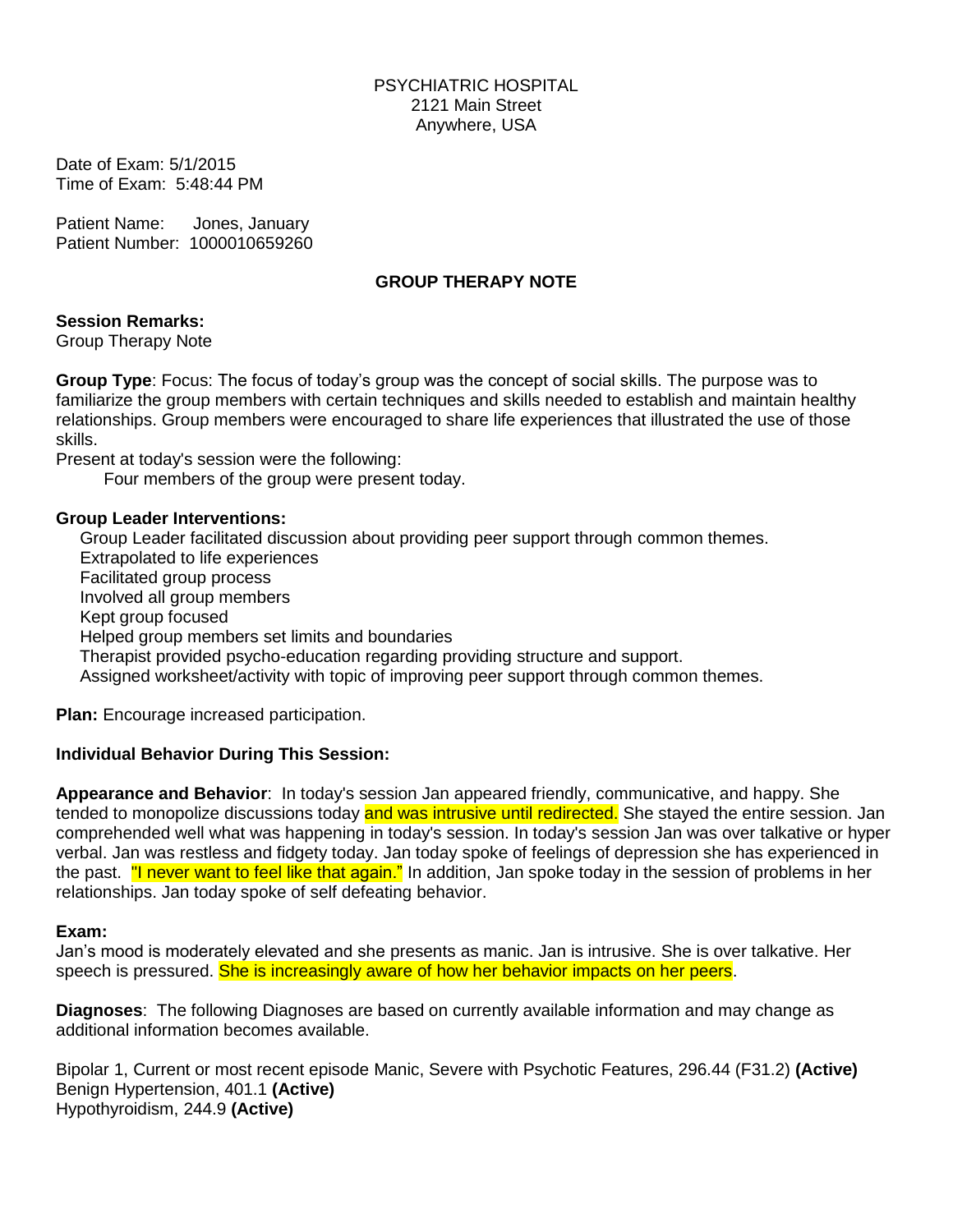Level of Care Justification: Jan needs continued Inpatient treatment. (Jan is voluntary.) She is inattentive and impulsive with behavioral disturbance and she is unable to alleviate these symptoms on her own.

# **Instructions/Recommendations/Plans**

She is encouraged to take advantage of all group activities, both structured and unstructured that are available daily on the unit. She is also encouraged to actively participate in outdoor recreational activities.

# **Notes & Risk Factors:**

No known history of adverse drug reactions Remains sleep deprived.

90853 Group psychotherapy

Time spent face to face with patient and/or family and coordination of care: 45 minutes Session start: 10:00 AM Session end: 10:45 AM

Elizabeth Lobao, LCSW

**Electronically Signed** By: Elizabeth Lobao, LCSW On: 5/1/2015 5:49:23 PM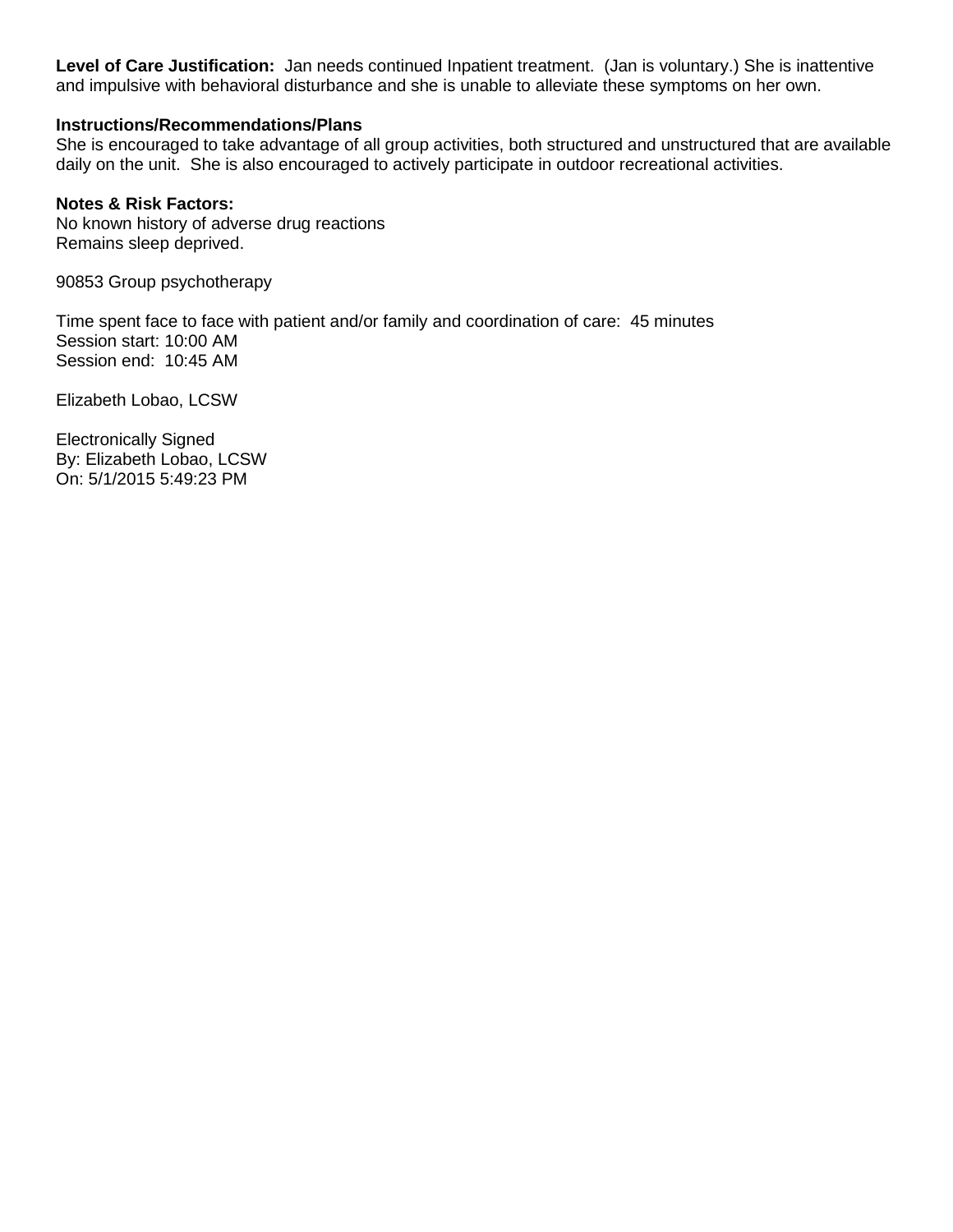Date of Exam: 4/29/2015 Time of Exam: 4:37:02 PM

Patient Name: Jones, January Patient Number: 1000010659260

#### **PSYCHOTHERAPY NOTE**

Jan is partially improved. Symptoms of manic process have lessened and she is better. Jan's episodes of elevated mood are occurring daily. Jan is experiencing decreased sleep. Jan seems less distractible. Jan's mood is still elevated. Less grandiosity is present. Her libido is more nearly normal. Jan gives evidence of an inflated self esteem. Jan's speech is still pressured. Excessive talking is present.

#### **Behavior:**

Medication has been taken regularly. She needs no help doing ADLs. She regularly participates in scheduled activities. Her compliance with rules is erratic and irregular. PRN's are used on an almost daily basis and are described as effective. There have been fewer instances of impulsive behaviors. A poor night's sleep is described. Sleep was not continuous and not completely restful and less than three hours of sleep was achieved. "Will I ever sleep normally again?"

**CONTENT OF THERAPY:** Relationship problems were discussed. Instances of impulsivity was also discussed, focusing on how they impact excessive spending and her personal safety. The problem of non compliance was also discussed in session today. Self defeating problems were also spoken about. Problems coping with manic episodes were also discussed by the patient. The meds are hard for me to take, they make me flat. I worry that I will become depressed again, so staying on meds is scary."

**THERAPEUTIC INTERVENTION:** This session the therapeutic focus was on assessing the type and severity of the problem. This session the therapeutic also focused was on helping to increase insight and understanding. The main therapeutic techniques used involved the confrontation and reflection of certain irrational beliefs. Jan was counseled regarding the need for compliance with all medical instructions, particularly having to do with medication. Discussed about relationship issues with spouse since acquiring chronic illness.

Mental Status Exam: Jan appears irritable, distracted, casually groomed, and intrusive. Her speech is pressured, rapid, and loud. Bizarre behavior has been observed less frequently. Grandiose ideas are expressed on occasion. The patient convincingly denies suicidal ideas or intentions. Homicidal ideas or intentions are denied. Clinically, IQ appears to be in the above average range. Insight into problems appears to be poor. Judgment appears to be poor. She is easily distracted. Jan was less intrusive during the examination when compared to her admission baseline.

Diagnoses: The following Diagnoses are based on currently available information and may change as additional information becomes available.

Bipolar 1, Current or most recent episode Manic, Severe with Psychotic Features, 296.44 (F31.2) (Active) Benign Hypertension, 401.1 (Active) Hypothyroidism, 244.9 (Active)

**Instructions / Recommendations / Plan:** 

Jan is encouraged to attend therapy sessions three times a week. She is encouraged to not interrupt her peers when they are speaking.

#### **Notes & Risk Factors:**

No known history of adverse drug reactions **Psychotic w/poor impulse control slowly resolving** Remains sleep deprived.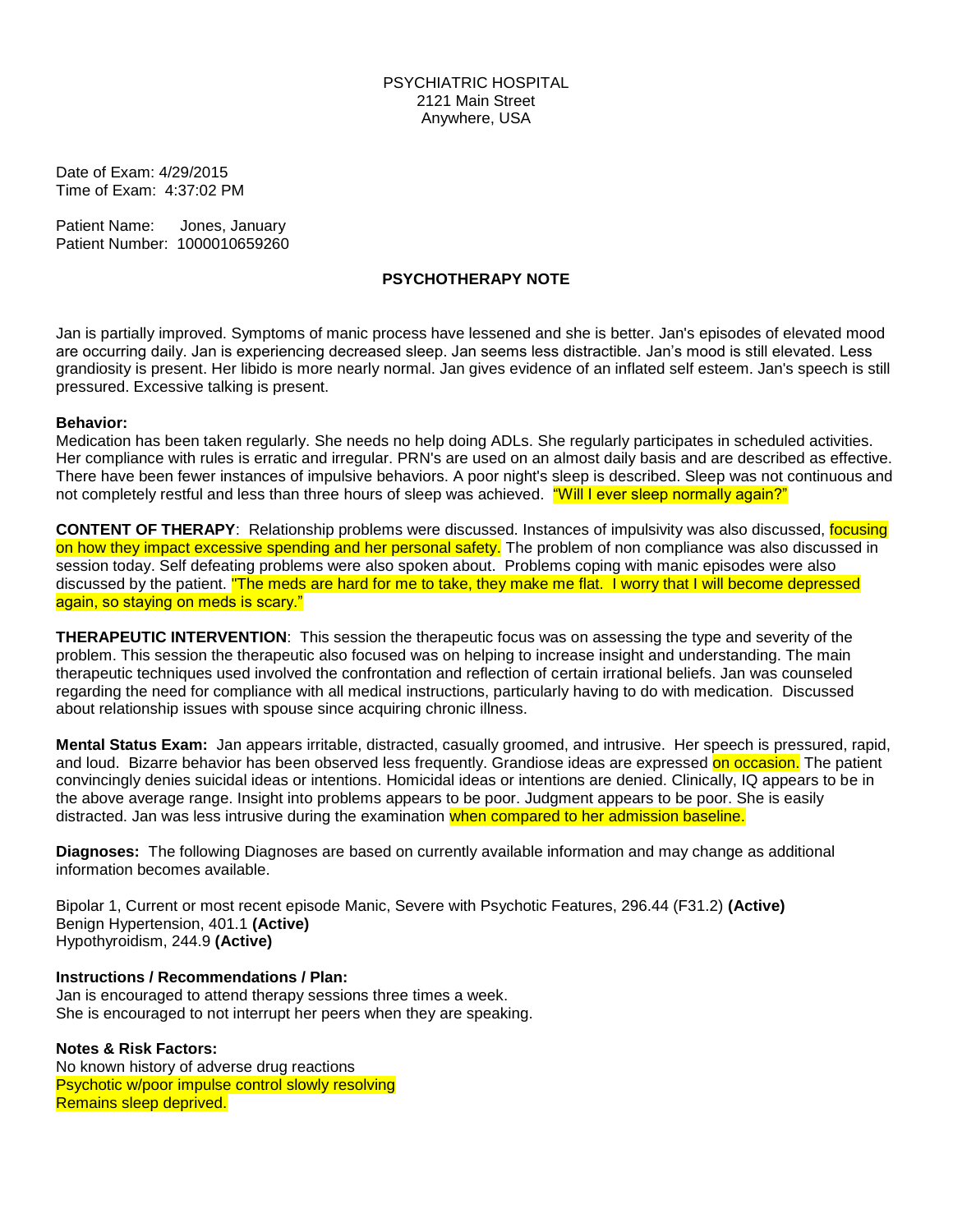90832 Psychotherapy 30 min.

Time spent face to face with patient and/or family and coordination of care: 30 min Session start: 12:00 PM Session end: 12:30 PM

Elizabeth Lobao, LCSW

**Electronically Signed** By: Elizabeth Lobao, LCSW On: 4/29//2015 4:38:55 PM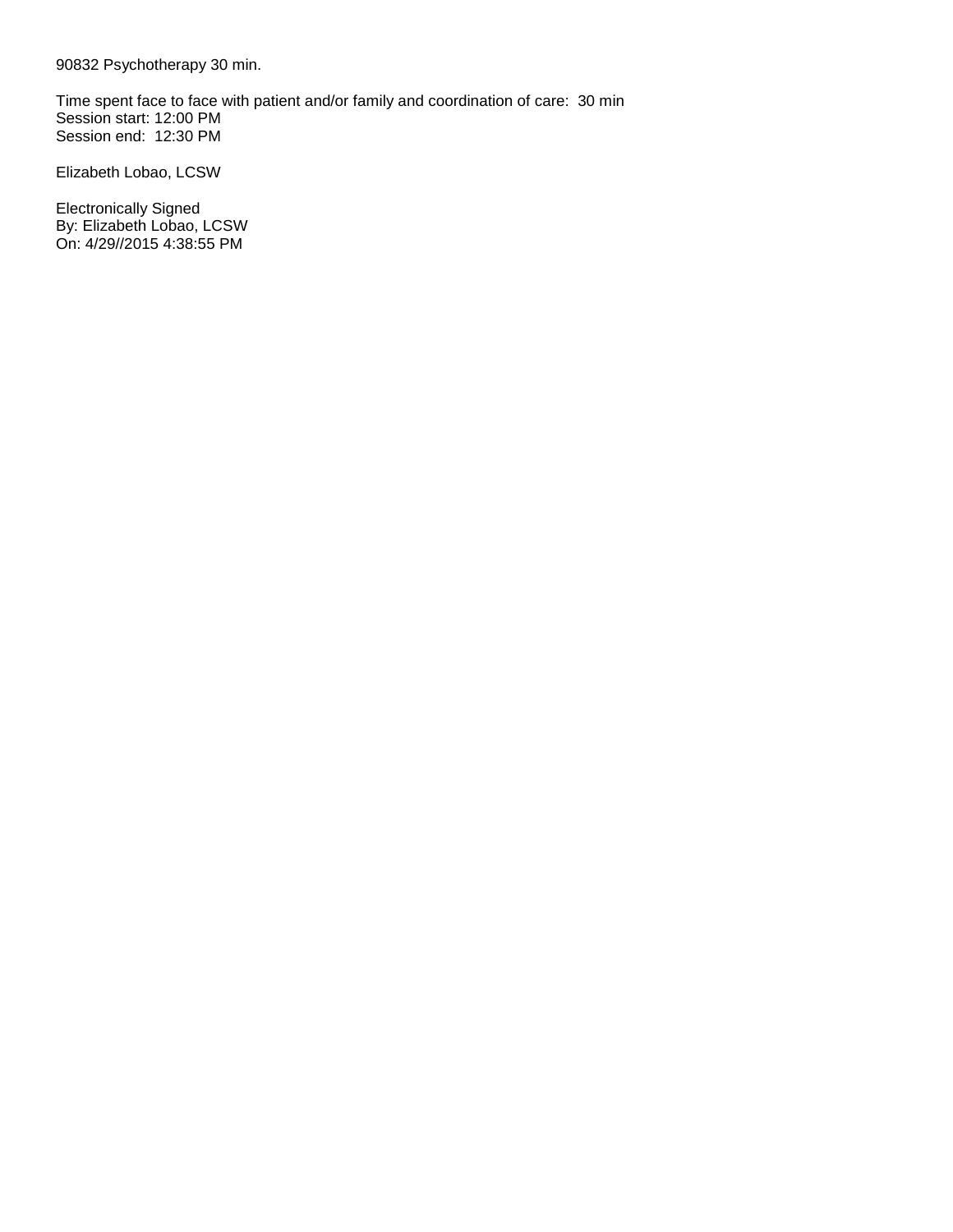Date of Exam: 5/4/2015 Time of Exam: 12:22:25

Patient Name: Jones, January Patient Number: 1000010659260

# **SUBSEQUENT TREATMENT PLAN**

## **Treatment Plan**

A Treatment Plan was created or reviewed today, 5/4/2015, for January Jones. Diagnosis: Axis I: Bipolar 1, Current episode Manic, Severe w/ Psychotic Features, 296.44 (F31.2) (Active) Benign Hypertension, 401.1 (Active) Hypothyroidism, 244.9 (Active)

# **Current Medications:**

Depakote ER 1500 mg PO QPM Zyprexa 10 mg PO QAM Ambien CR 12.5 mg PO at Hour of Sleep Dyazide 37.5 / 25 mg capsule PO QAM Synthroid 100 mcg. PO QAM

## **Problems:**

Problem #1: psychotic symptoms

## Problem: psychotic symptoms

Jan's psychotic symptoms have been identified as an active problem in need of treatment. They are primarily manifested by: Disorganized Behaviors - characterized by inappropriate sexual behavior and overspending. "I am starting to feel like my old self again. I slept 6 hours last night."

Long Term Goal(s):

- Will be able to attend and act appropriately in a day program. Target Date: 6/8/2015

# **Short Term Goal(s):**

Jan will not exhibit disorganized behavior for a period of 50% of the time per day for one week. Target Date: 5/11/2015 **GOAL MET: 5/4/2015** 

In addition, Jan will not display or complain of racing thoughts for a period of 48 hours within the next week. Target Date: 5/11/2015 GOAL MET: 5/4/2015

In addition, Jan will initiate and carry through a goal directed activity 75% of the time for one week. Target Date: 5/18/2015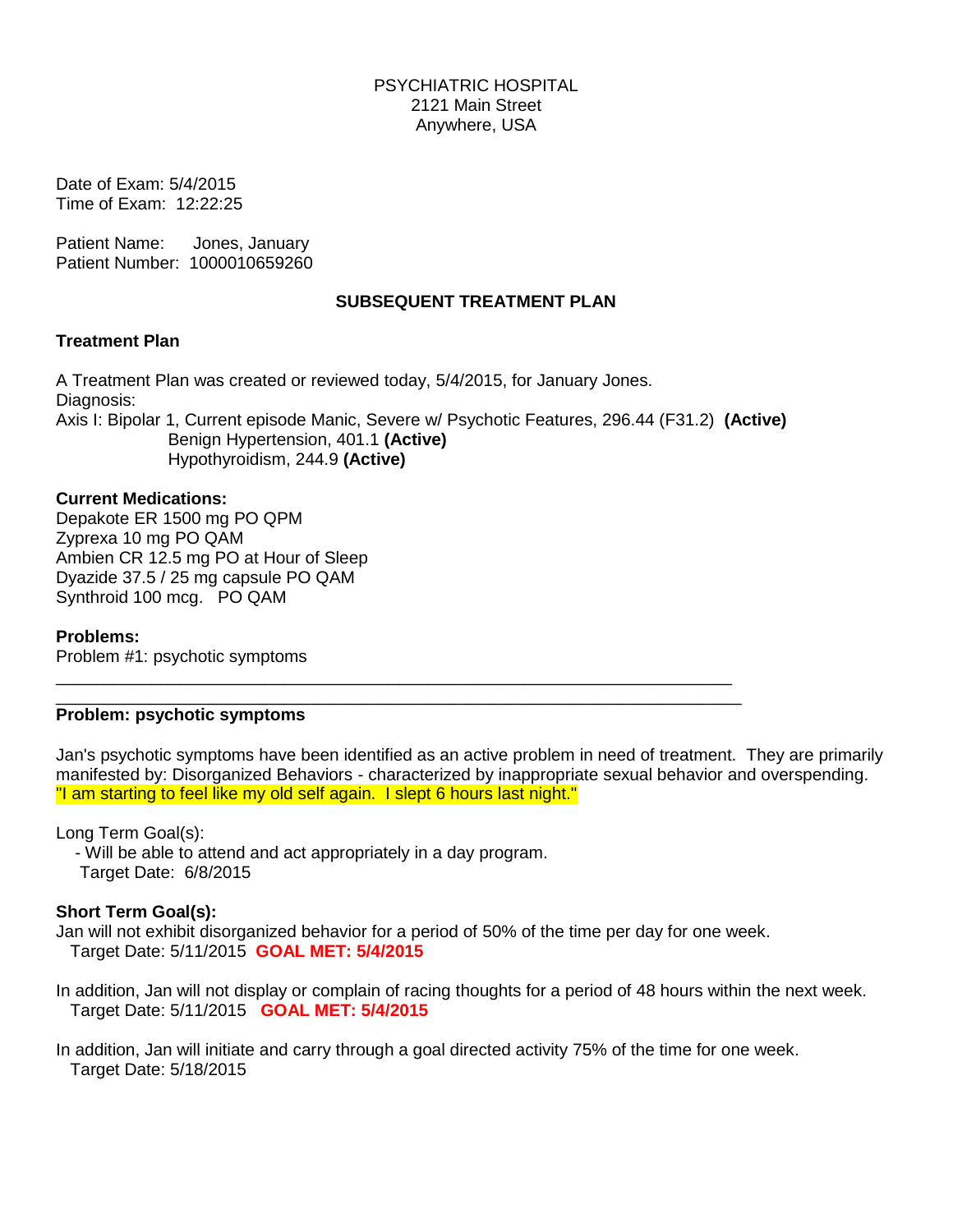# Intervention(s):

Therapist/Counselor to confront, as appropriate, paranoid delusions, ideas, or attitudes with reality based interpretations. This will occur daily. Clinician's Initials: LL

Therapist/Counselor will attempt to establish a trusting relationship with patient. This will occur daily, **GOAL MET: 11/4/2015** 

Clinician's Initials: LL

Therapist/Counselor will provide Cognitive Therapy to help patient overcome disorganizing effect of psychotic symptoms on normal cognition. This will occur three times per week and will last 20 minutes. Clinician's Initials: LL

Therapist/Counselor to confront, as appropriate, paranoid delusions, ideas, or attitudes with reality based interpretations. Clinician's Initials: LL

**SNAP**: The patient has identified the following strengths, needs, abilities and preferences as well as goals and desired accomplishments. This information will be used in the development of the patient's personal achievement agenda.

## **STRENGTHS:**

A stable environment

Supportive spiritual beliefs.

# **NEEDS:**

An explanation of my diagnoses. Help in managing my feelings.

# **ABILITIES:**

I attend social support groups.

I care about my own well being and the well being of others.

# **PREFERENCES:**

Group Therapy Individual Therapy

**SPECIFIC ISSUES:** Manic on admission with psychotic features.

**GOALS: Medication compliance.** 

**DESIRED OUTCOME:** "I just want to feel better and go home."

## **Comprehensive Treatment Plan Barriers**

Cognitive limitations interfere with treatment.

- Instructions will be geared to level of patient's understanding.

Motivational issues interfere with treatment.

- Therapy will focus on motivational problems first.

# **Comprehensive Treatment Plan Strengths**

Jan's strengths include:

Physical

- Is physically healthy
- Good medical care
- Spiritual - Has strong religious beliefs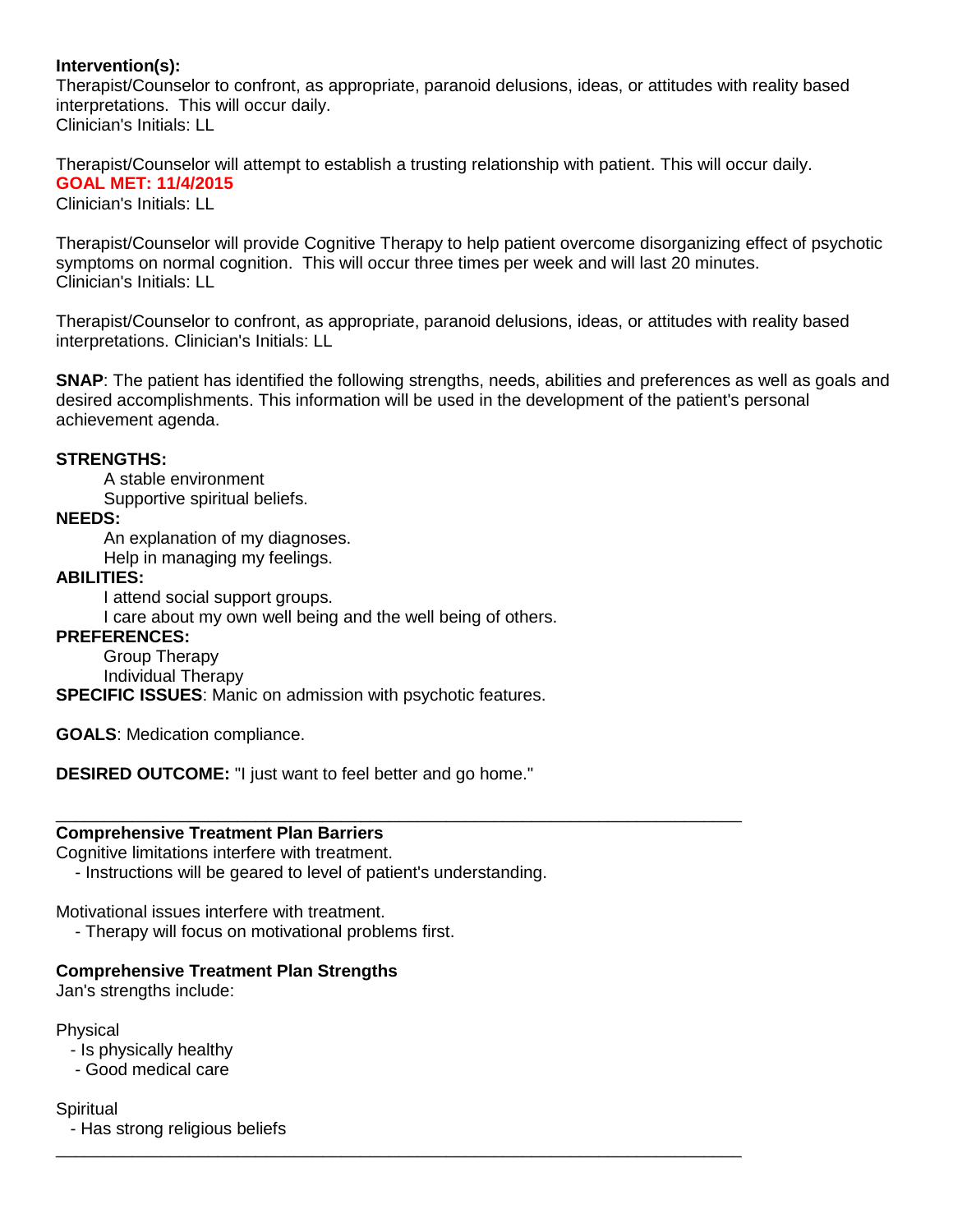## **Status:**

5/4/2015: Moderate progress in reaching goals and resolving this problem seemed present today. New short term goals have been established. The undersigned clinician met with the patient (and family, as appropriate) on the date above in a face to face meeting to work with him/her in developing this Treatment Plan.

**Electronically Signed** By: Elizabeth Lobao (MD) On: 5/4/2015 12:23 PM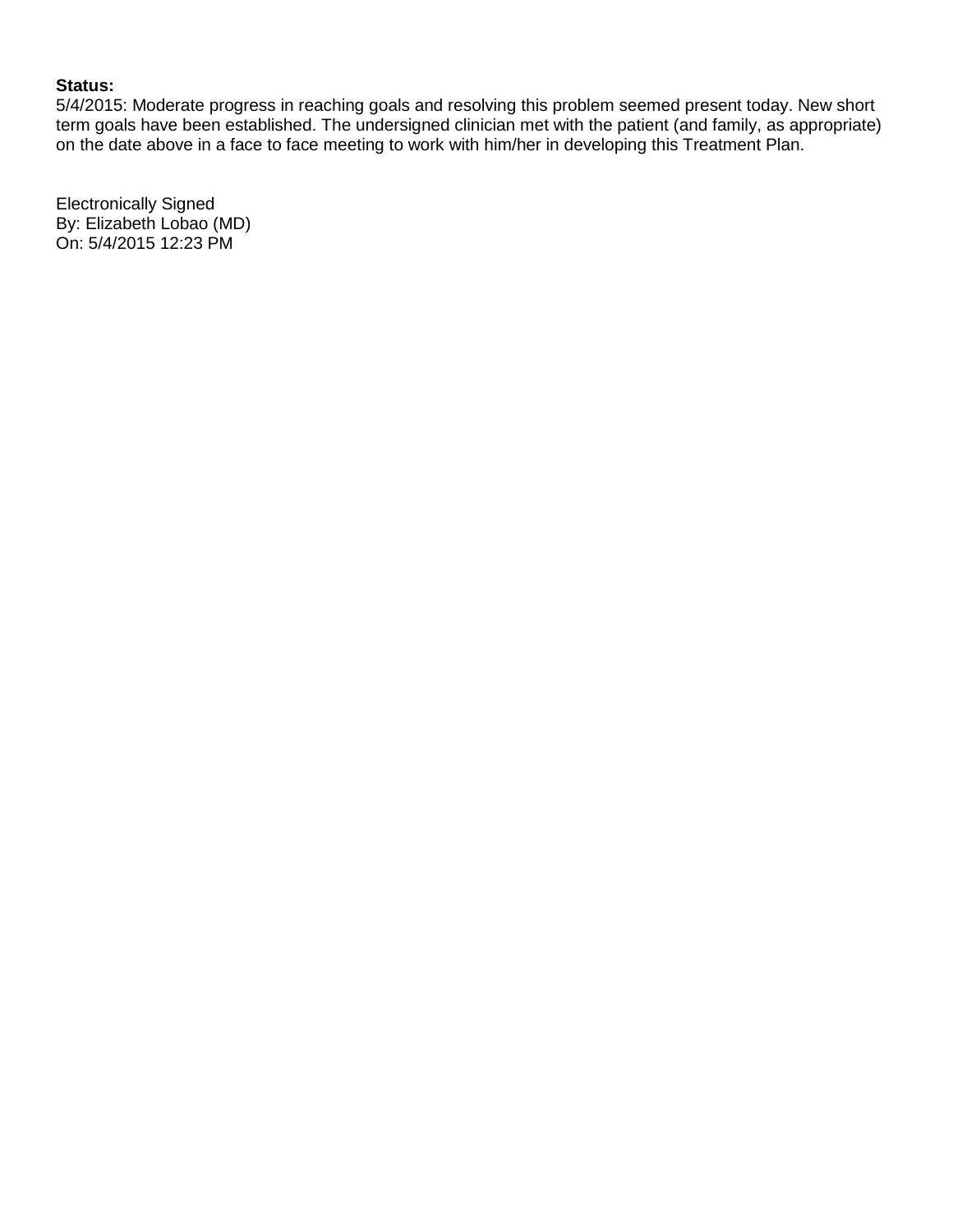Date of Exam: 5/2/2015 Time of Exam: 6:09:27 PM

Patient Name: Jones, January Patient Number: 1000010659260

# **CASE MANAGEMENT PROGRESS NOTE**

## **Presenting Problem:**

Psychotic process continues to be experienced by Jan.

#### **Social Support Changes:**

The following changes in her social support network or family have occurred: Jan is welcome to return to her sister's home for an extended stay if she is compliant with her medications and psychiatric appointments.

#### **Family Input:**

Jan's family has provided the following input: Family agrees with and will help implement discharge treatment plan post discharge.

#### **Provider Input:**

"Please encourage Jan to maintain compliance with her medications and appointments to my office."

## The following Case Management Services were provided today:

Case Manager today coordinated discharge planning with client's sister, Melody Jones.

An appointment was made with client's psychiatrist.

Jan today appeared friendly, pressured, overly talkative and tangential in her thinking. She was restless and fidgety.

Summary: Prepare for discharge to her sister's home after psychotic features clear and Jan demonstrates ability to maintain medication compliance.

Time spent on patient: 30 min

Session start: 2:00 PM Session end: 2:30 PM

Elizabeth Lobao, LCSW

**Electronically Signed** By: Elizabeth Lobao. LCSW On: 5/2/2015 6:10:35 PM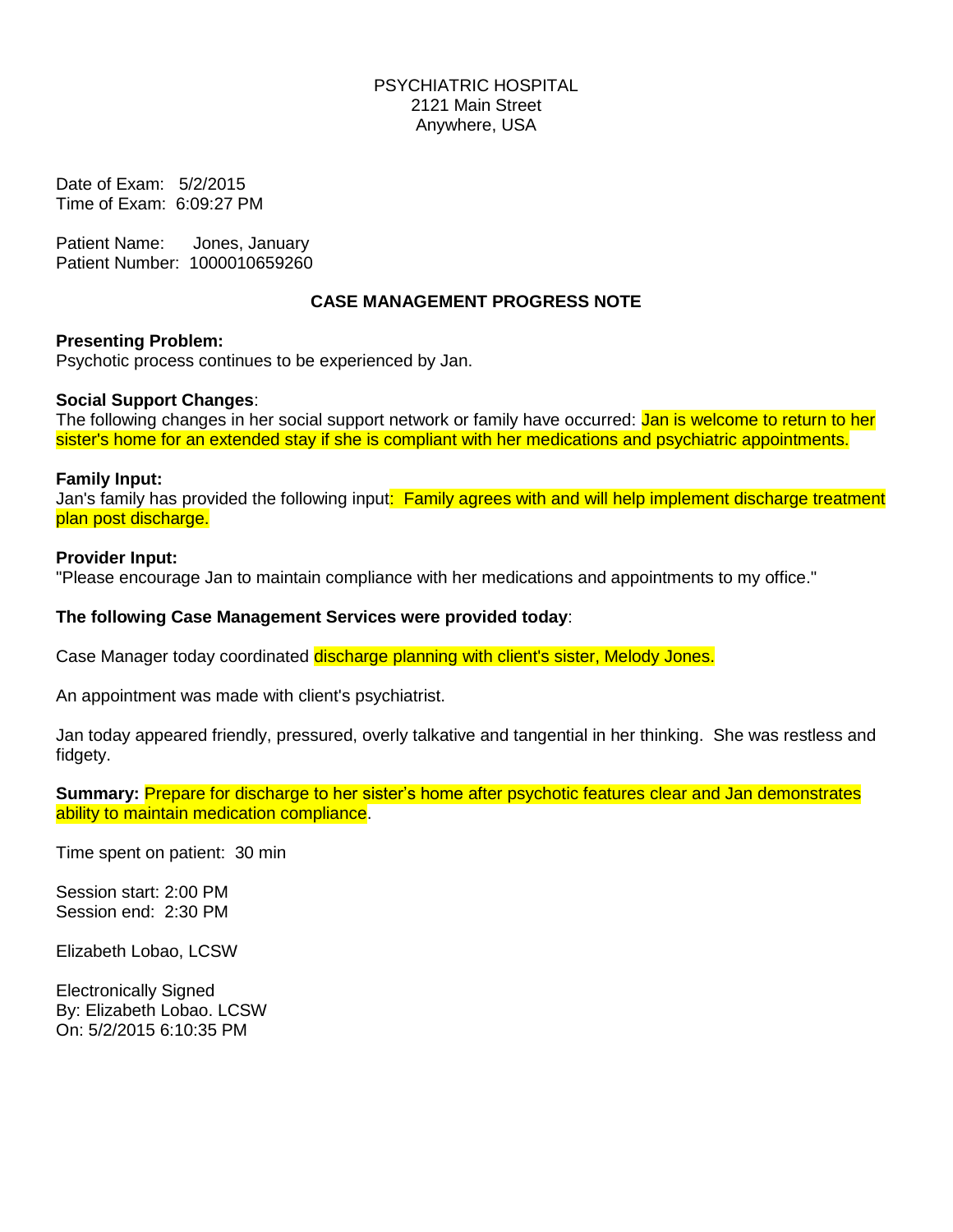Date of Exam: 5/5/2015 Time of Exam: 11:21:19 AM

Patient Name: Jones, January Patient Number: 1000010659260

# PHYSICIAN DISCHARGE SUMMARY

Date Admitted: 4/30/2015 Date Discharged: 5/5/2015

This discharge summary consists of:

1. Clinician's Narrative

2. Discharge Status and Instructions

# 1. Clinician's Narrative

## **Course During Treatment:**

 $(5/1/2015)$  Has not slept in  $> 72$  hours (5/2/2015) Continues to display psychotic features. Compliant with medications (5/3/2015) Slept 7 hours last night. (5/4/2015) Manic symptoms quickly resolving. Discharge planning implemented (5/5/2015) Compliant with medications. Mood has stabilized. Discharge to sister's care.

# ADDITIONAL RISK FACTORS CONSIDERED AT TIME OF DISCHARGE:

January has no history of suicidal attempts soon after a past discharge. There is no history of concealing or denying past suicide/homicide/assaultive ideation or behaviors. No clinical indicators for a second opinion concerning discharge risk are present.

## 2. Discharge Status and Instructions

## **Final Exam, Interval History**

Interval History: Improvement is noted. Symptoms of manic process continue. Jan's symptoms of manic process have lessened and she is better. Her sleep patterns have improved and are better. Less grandiosity is present. Jan's speech is less pressured. Excessive talking has decreased. Problem Pertinent Review of Symptoms/Associated Signs and Symptoms: No hallucinations, delusions, or other symptoms of psychotic process are reported.

## **Final Exam: Mental Status Exam**

Exam: Jan appears calm. attentive, casually groomed, and relaxed. She exhibits speech that is normal in rate, volume, and articulation and is coherent and spontaneous. Language skills are intact. Mood presents as normal with no signs of either depression or mood elevation. Affect is appropriate, full range, and congruent with mood. There are no apparent signs of hallucinations, delusions, bizarre behaviors, or other indicators of psychotic process. Associations are intact, thinking is logical, and thought content appears appropriate. Insight into problems appears normal. Judgment appears intact. There are no signs of anxiety. There are no signs of hyperactive or attentional difficulties. Jan's behavior in the session was cooperative and attentive with no gross behavioral abnormalities.